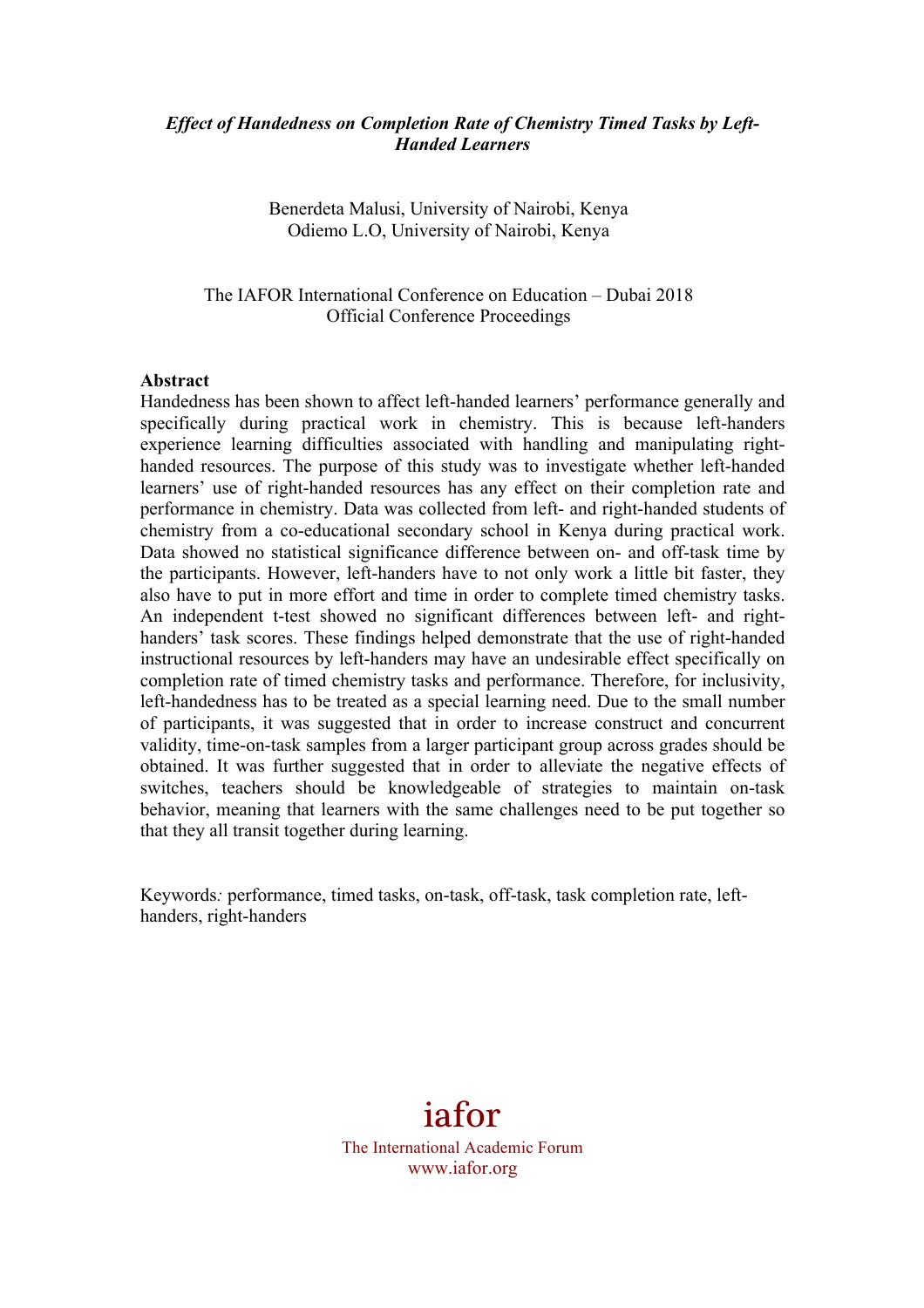# **BACKGROUND INFORMATION**

#### **Introduction**

The crucial objective of any schooling program is to offer all learners a safe and appealing environment, coupled with sufficient opportunities to learn (Martinez & Brock, 2009). To achieve this, a large portion of a student's typical school day has to be allocated towards providing these opportunities. However, allocation of learning opportunities is not the only recipe for good performance. Handedness has been shown to affect students learning generally and specifically during engaged time. It is on this premise that this study is based, to establish whether a mismatch between handedness and the design of instructional resources influences left-handers' task completion rate and performance in school chemistry.

Slavin (2003) defines time on-task (engaged time) as the amount of time spent learning. It is more than a behavioral concept because it also encompasses the emotional commitment to academics (Weghe, 2006). This is because it is the most important influence on academic achievement (Greenwood, Horton & Utley, 2002; Slavin, 2003). Consequently, classroom activities that appropriately and effectively engage learners are also geared towards achieving a favorable learning environment. Despite earning its place in the world of science, chemistry is pivotal in the learning of other sciences. This is partly because chemistry learning develops transferable scientific work habits in students (Hibbard, et. al, 2015). In this regard and the fact that teachers may not be privileged to dictate the nature of students who join their classrooms, the facet of handedness can neither be ignored nor wished away, based on the fact that 10% of any randomly sampled population comprises left-handed persons (Bishop, 1990).

The relative importance of chemistry to the unfolding world notwithstanding, the performance of Kenyan students in chemistry at the secondary school remains a dismal failure in examinations (Otieno, 2013). Many factors have been cited to contribute to this poor performance, vis-à-vis student factors, teacher factors, parental influence and cultural beliefs (Muya, 2000), teachers' qualification, efficiency of teaching and learning methodology used (Mahajan & Singh, 2005) and science teachers' classroom management effectiveness (Orji, 2014; Tunde, 2014). The context and the resources available and their influence on a learner's cognitive load (Rouet, 2006) have also been reported as being significant.

Handedness has also been shown to affect learner performance (Malusi, 2014; Parish, 2011; Kula, 2008). This is because in the learning environment, left-handers experience learning difficulties (Kula 2008; Johnston, Shah & Shields, 2007) brought about by not only the settings in these contexts but also the activities therein. For example, the act of writing left to right has been shown to present a special obstruction for left-handers (Lance, 2005) since they have to bend over their work in order to see what they are writing; an exercise that usually leads to possible back, neck, shoulder and hand aches. As far as performance in school subjects is concerned, in one school in England, Williams (1987) found that left-handed children generally performed less well in French, Science and History compared to right-handed children. However, Annett and Manning (1989) found contrasting findings. Using a sample of 175 boys and 173 girls from six schools in central England, they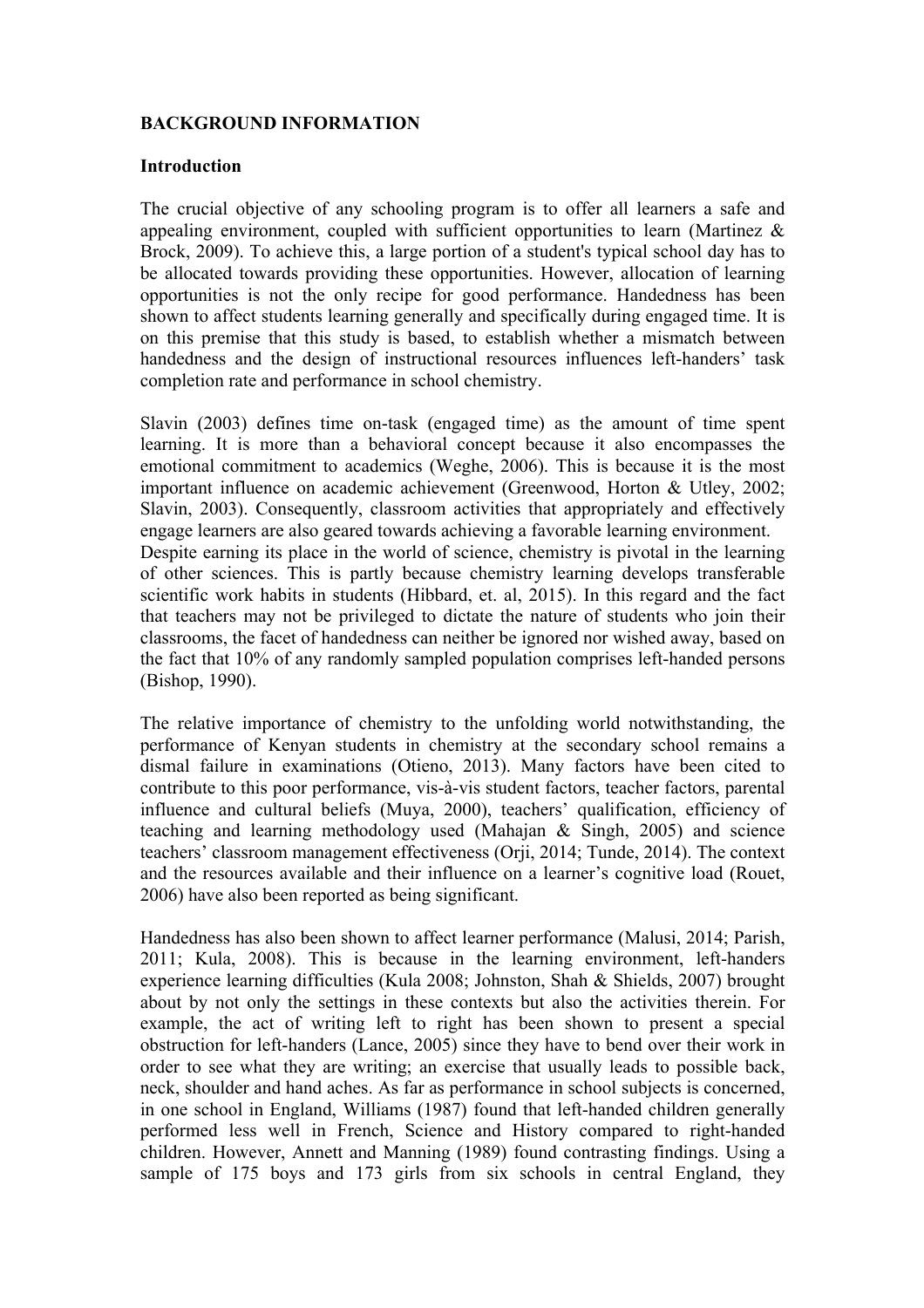established that right-handed children performed poorer in Matrices and English compared to left-handed children.

A review by Johnston, Nicholls, Shah and Shields (2009) broadly divides the various theories on the origins of handedness into: genetic explanation, exogenous factors and the social environment. Whatever the cause, left-handedness affects learners in the classrooms because the world is made up-down by the right-handed for the righthanded (Silverman, 2009). Experimentally, 50% of all three-year-olds show a clear preference for using either the right or the left hand, a percentage that rises to about 90 in favor of the right hand by the time children start formal school (Bishop, 1990). Remarkably, most researchers working with children are interested in the development of hand preferences because of both its impact on hand skill and the possible relationship to brain function (Kula, 2008).

Attention to external sources of information by learners is guided by their understanding of the task context, for instance, mental representation of the requirement by the problem statement and the perception of realistic constraints of the situation such as time availability and learning benefits (Björklund, 2013). Rouet (2006) opines that the set of tools and information resources available in the environment which sometimes include resources to facilitate the means to the end present are another source of cognitive load. Rouet further argues that prior knowledge, learners' physiology, more general cognitive abilities and level of expertise help shape the individual characteristics of learners. Ultimately, it appears that effective learning results from the interplay between these aspects and a mismatch between any of them may cause challenges during learning. For example, a mismatch between learning resources and leaner physiology can artificially increase extrinsic load because the learner may have to put in more effort and time thinking of the how and the when to reverse instructions (Silverman, 2009) so as to effectively respond to the task requirements.

This study is premised on the assumption that many instructors and the left-handers themselves do not realize that the correct learning resources would improve performance. Generally, practical subjects in school, such as practical arts, home economics, woodwork and metalwork (which involve using heavy machinery) as well as the sciences have raised concerns, both with blade positioning and over the positioning of safety overrides, which are positioned for right-handers' convenience. This means that left-handers can lose valuable seconds in an emergency, as they would instinctively reach out with their dominant hand in moments of stress.

### **Statement of the problem**

Learning and examination contexts are set for right-handers and instructions are also given in their favor. In chemistry laboratory learning and assessment, it is expected that a learner should have automated the necessary skills for manipulating learning resources thereby dedicating most of the conscious cognitive information processing efforts to the learning content. However, for left-handers who have to manipulate equipment designed for right-handers, the balance between the conscious and unconscious information processing is somewhat disturbed. This leads to a situation where left-handers are forced to not only consciously focus on on-task activities, but also active off-task activities, for example, the manipulation of learning resources for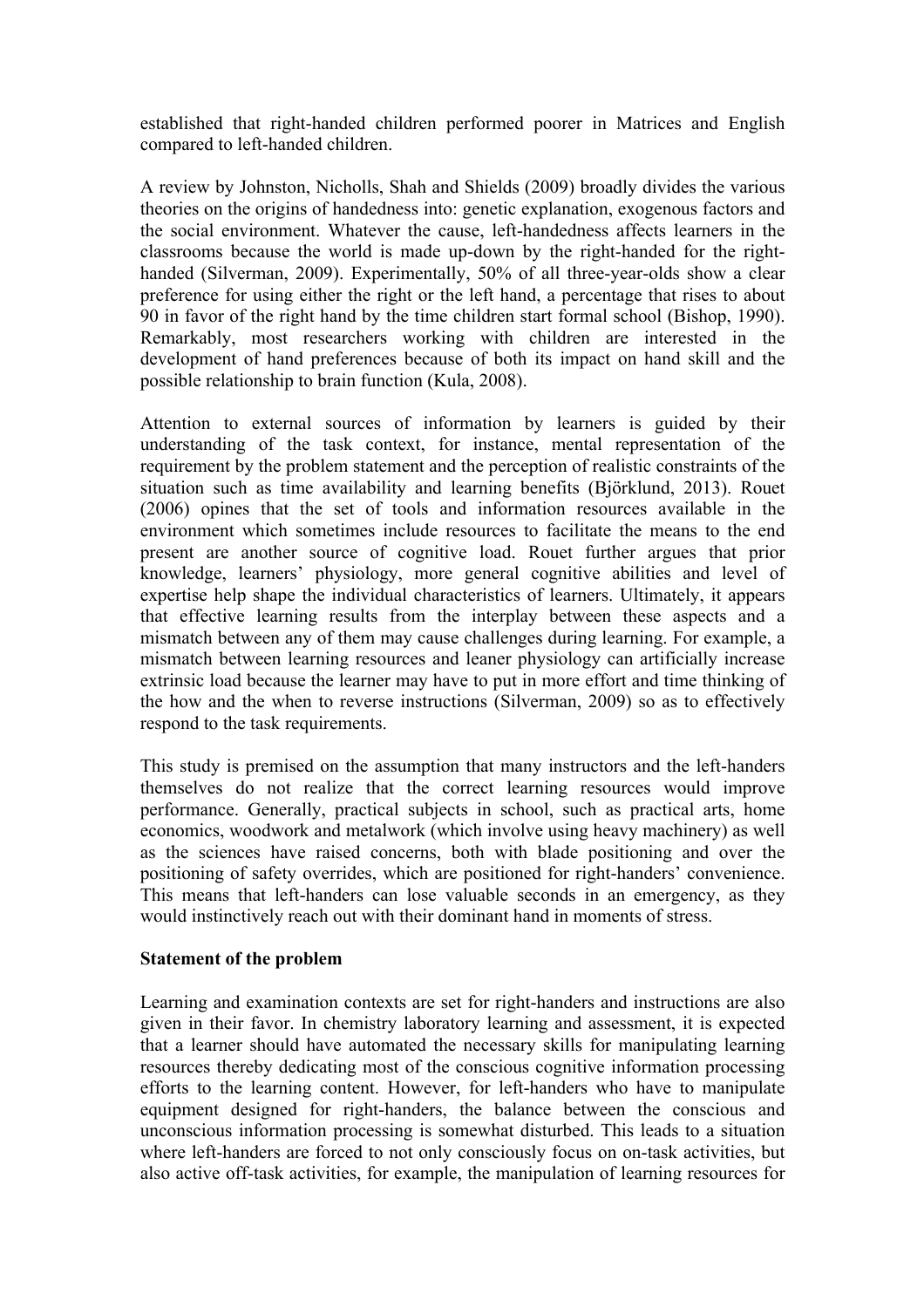the task. The need to consciously pay attention to manipulating these resources constitutes extrinsic cognitive load which has been found to negatively influence task performance. In the case of timed tasks or the need to apply knowledge in new contexts, left-handers will most likely be disadvantaged because they have to deal with and process more information during the allocated time. The learner will most likely have to put in extra effort and time at processing information as well as trying to fit and comfortably remain on-task in an 'unfamiliar' environment. On this backdrop, this study is based; to establish whether a mismatch between handedness and learning resources design influences left-handers' task completion rate and performance in school chemistry. This is because such mismatch has been found by several studies to influence learner's ability to process information effectively.

# **Purpose of the Study**

The general purpose of this study was to investigate whether the use of right handed learning resources by left-handed high school chemistry students has any significant effect on their completion rate and thereby their overall achievement in timed chemistry tasks.

# **LITERATURE REVIEW**

Compared to the times 20-30 years ago, the number of left-handed persons has increased. This does not represent a growing trend, it rather reflects a greater individual freedom that permits people to act in accordance to their preferences, individuality and inborn peculiarities (Kula, 2008). However, while left handedness is commonly associated with challenges, generally, left-handers enjoy some advantages over right-handers. For example, a study by Craig and Richeson (2012) reported that experiments on multi-tasking performance showed that when given two tasks to complete simultaneously, left-handers outperformed right-handers. Nevertheless, when instructed to focus on one task at a time, right-handers comparably completed the tasks faster.

In academics, learning challenges are more pronounced since the act of left- to rightcalligraphy becomes a major happenstance for left-handers (Milsom, 1995). This is necessitated by left-handers' inability to see their written work because their hand covers the work, a challenge overcome by hooking the hand, an adaptation that is not only awkward but painful as the arm lacks full range of motion control (Hackney, 1997). Left- to right- writing also makes left-handers move the body away from the midline, which is not only uncomfortable in the hand and body positions, but also makes them slow and fatigued when involved in prolonged periods of writing (Malusi, 2014; Milsom, 1995).

Left-handers constantly need to adapt to situations by using their non-preferred hand, which explains the less between-hand differences (Coren, 1989). They therefore get more practice with their right hand and hence find themselves using their nonpreferred hand more frequently (Stone et al., 2013) and with more proficiency (Steenhuis & Bryden, 1989). However, left-handers are less consistent in their manual preference compared to right-handers (Crovits & Zener, 1962).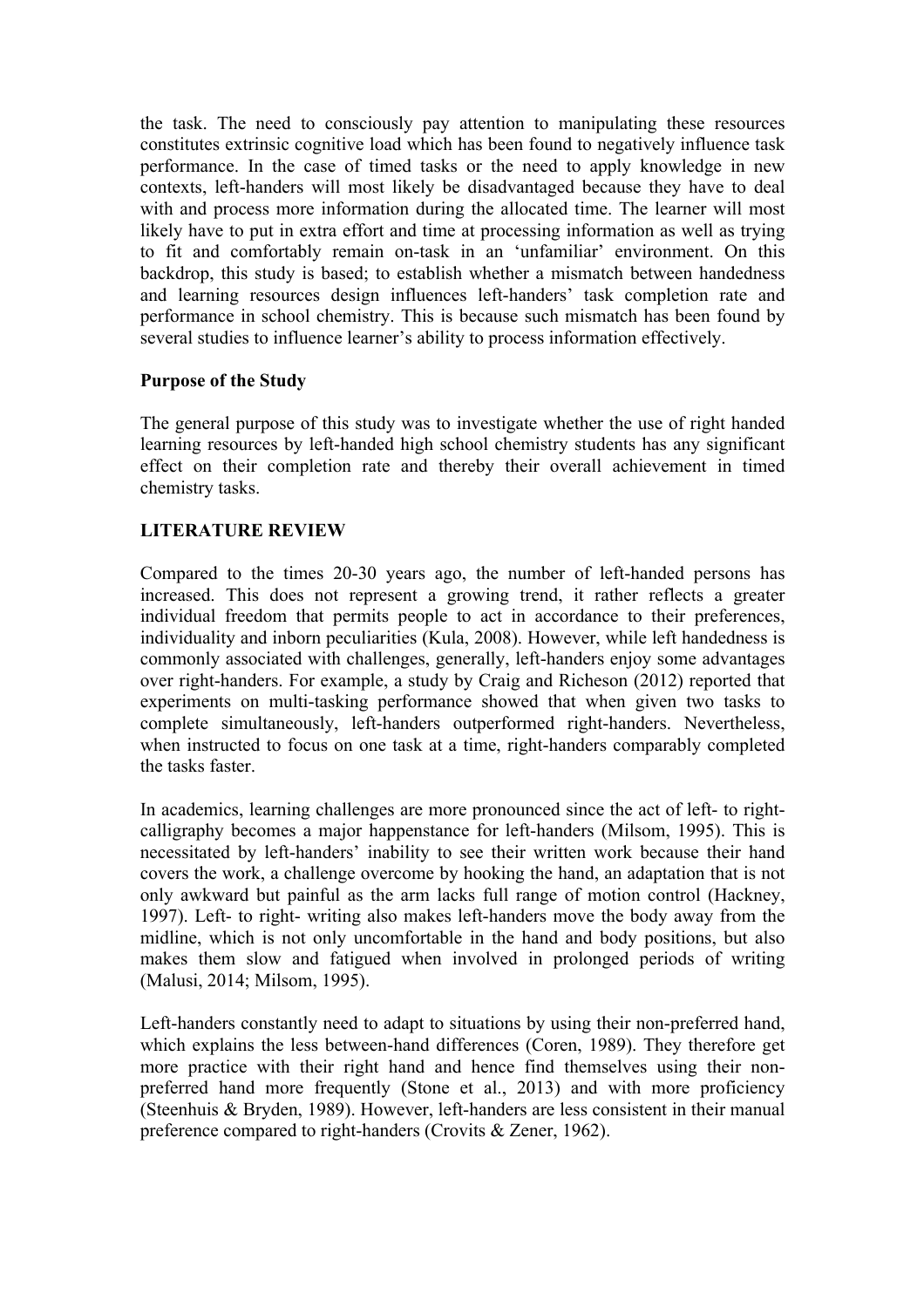### **Handedness and Use of Learning Resources**

Hand preference is believed to affect human overall cognitive skills (McManus, 2002). During hands-on tasks, learners have an opportunity to familiarize themselves with apparatus, practical techniques and data analysis strategies. Left-handers are likely to experience difficulties using products that require left- right- turning and flexing the muscles. This is because such equipment is solely designed for righthanded use. Since left-handers turn things anti clockwise against the thread, for example fixing a screw, or winding up apparatus by unwinding them, this undertaking is not only strenuous but is sometimes beyond their control (Hughes, Reißig  $\&$ Seegelke, 2011).

Research has established that the relationship between hand preference and performance is dependent on the degree and direction of manual preference (Flowers, 1975), the movement type and its complexity (Peters, 1981), practice (Chisnall, 2012), number and nature of questions asked and the study participants (Steenhuis, 1999). A study by Annett (1970) found that the speed of placing pegs into closefilling holes was hinged on handedness irrespective of whether one was right- or lefthanded, corroborating Flowers (1975) that hand skill depends on the degree of manual preference.

Left-handers show a greater readiness to use the non-preferred hand compared to right-handers when performing an unskilled motor task (Calvert, 1998). Consequently, they may also find themselves performing laboratory tasks whose knowledge and skill has not been effectively proceduralized through automation. Failure to automate knowledge of such skills leads to ineffective information storage, interpretation and retrieval (Eraut, 1994) which may subsequently result in work incompletion leading to lowered performance, especially bimanual tasks which generally involve either using the two hands to hold a single object, using two different objects in combination or an object and a tool to perform tasks (Rigal, 1992). These activities require the co-ordination between both hands which has a direct bearing on hand preference and task performance (Peters, 1981).

Task complexity influences the relationship between preference and performance (Peters, 1981; Steenhuis, 1999), that is, certain tasks whether unimanual or bimanual provoke a stronger hand preference and are faster and more accurately performed using the preferred hand. This is not the case for left-handers because they not only have to work against the norm but also use ungraspable tools. For example, in order to establish how left-handers fair when carrying out fine motor tasks, Darvik (2015) examined right-and left-handers' unimanual and bimanual hand preferences as well as exploring between-hand performance differences. He established that both right-and left-handers performed better with their preferred hand and that right-handers had larger between-hand differences compared to left-handers on all tasks except for intrinsically right-handed tasks (Healey et al., 1986). To further establish this, Rosenbaum and Jorgensen (1992) demonstrated that people grasp objects in an awkward fashion to ensure the "end-state comfort effect" after the movement. This implies that the motor system anticipates future body states and plans final grasp postures prior to movement execution (Hughes, et al, 2011). That is, when a lefthander has to grasp an instructional tool, they have to do it in such a way as to be comfortable at the end of the task.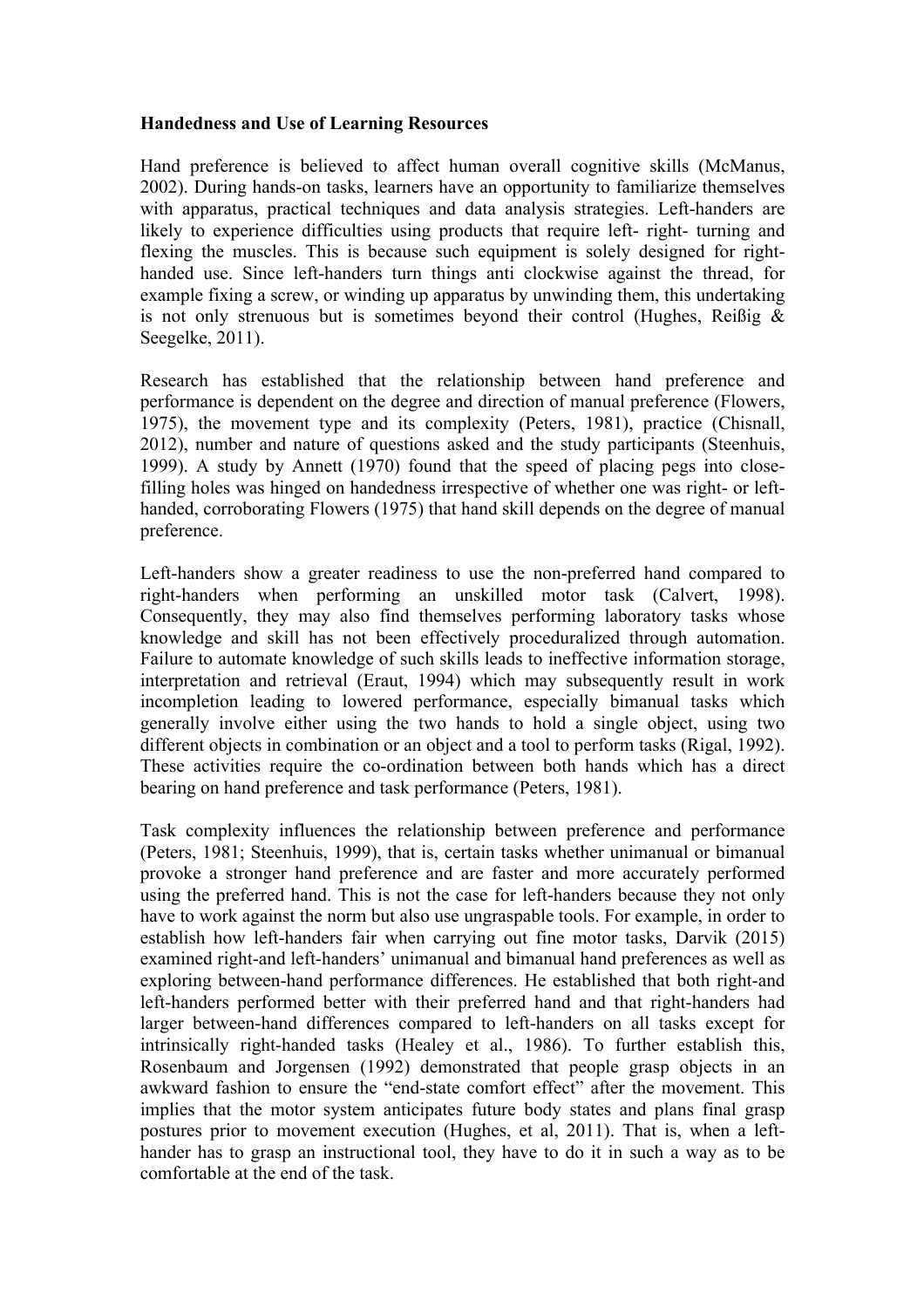# **Timed Laboratory Tasks**

During practical examination situations, students particularly may have to deal with more information than they can processes in the stipulated time; i.e., simultaneously recalling relevant theories and techniques, recognizing instructional resources and following task instructions (Johnstone, 1997). Consequently, this may overload their working memory leading to inefficiency in responding to the task demands effectively (Johnstone & Al-Shuali, 2001). Additionally, since learning is influenced by learners' prior knowledge, which may or may not be well-constructed in their long term memory (LTM), this combination often hinders students' attempts to engage effectively between laboratory tasks and related theory (Limniou & Whitehead, 2010). The state can further be compounded if the learner is facing additional challenges of having to deal with ill-fitting learning resources as well as transiting within tasks.

Despite necessary adjustments during instruction, left-handers need to appropriately fit with the available learning resources (Dhara et al, 2008), as well as effectively handle the total cognitive load (Hasler, Kersten & Sweller, 2007). This challenge is more demanding during timed tasks, for example, where left-handers have to manipulate entirely right hand biased learning resources, the requirements on mental effort, mental load and the pressure to meet expectation puts extra demands on them. Jumbling these compounding factors may negatively affect academic performance. This is because the probability of not finishing tasks increases. Notably, failure to finish timed tasks does not always imply a deficiency in content knowledge.

Martella et al., (2003) agrees that transitioning from one activity to another, although essential and inevitable undesirably impacts learner's academic engagements, that is, when between-task transitions (tasks that include shifting from one subject to another) and within-tasks transitions (the discrete activities that happen within given tasks) are done without a glitch, they can have a positive effect on engaged learning. This is because they possibly increase allocated time and decrease chance for disruptive behavior (Lee, 2006). Therefore, it is important to maintain levelness in decreasing the time spent between tasks (Slavin, 2003), a feat that instructors can succeed in if they keep students on-task during within-task transitions by avoiding interruptions or "slowdowns" once an activity has started.

# **Left-Handers Performance in Chemistry**

Typically, left-handers are thought to be more powerful in perception compared to right-handers (Rice, 1998), as well as possessing an enhanced mathematical ability, which involves a high level of visuo-spatial ability (Hermelin & O'Connor, 1986). In the scientific and popular literature, there are consistent reports that left-handers are over-represented among populations of creative artists (Preti & Vellante, 2007) and architects (Peterson & Lansky, 1977), a finding contested by Wood and Aggleton (1991). Although left-handedness is a common trait among learners with specific learning requirements, as a result of their preference for the right-brain thinking (Emore et al, 2006), Paul (2002) agrees that left-handedness is not an obstacle in mental development and not all left-handers experience learning difficulties. For that reason, failure to complete tasks and probably low academic outcomes as a result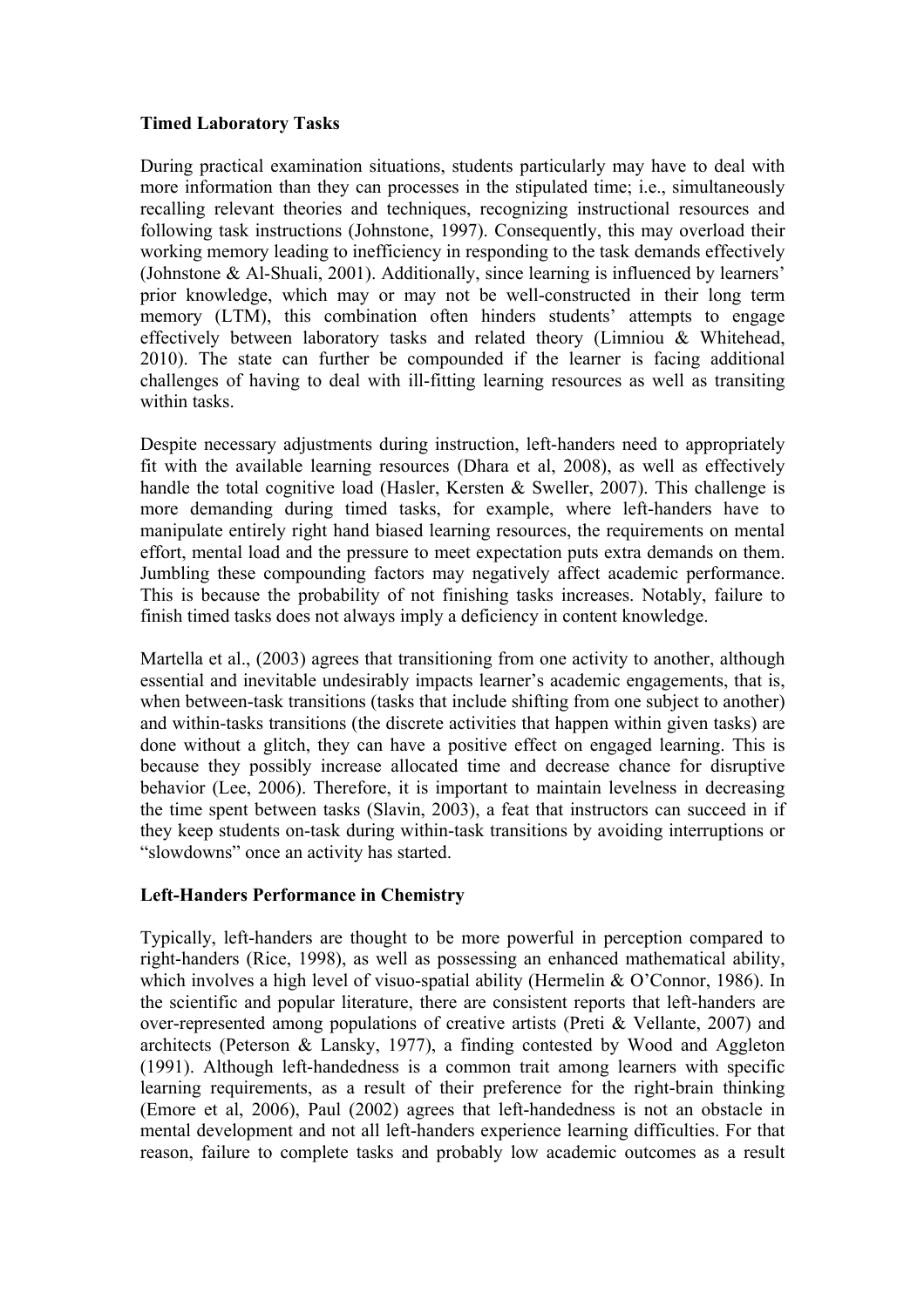should not be taken to mean an inability to effectively retrieve information from the memory stores.

A study by Casasanto and Chrysikou (2011) showed that people link motor fluency with graspable objects when the handles of the objects are oriented to make them easy to grasp. Faced with this reality and the bulk of everyday use tools including laboratory learning resources oriented for right-handed users, left-handers have to adapt to use these apparatuses. This adaptation is costly as it not only takes time and effort but may be seen to affect task completion leading to a decrease in academic achievements.

# **METHODOLOGY**

Data for this mixed methods study was collected from 17-20-year-old chemistry students in a co-educational school in Kenya. For the purpose of comparability, the participants were comparable across their cognitive ability, age, experiences and prior knowledge and therefore the single most attribute that was likely to cause the difference in the results, that is performance in chemistry was handedness. The target population was stratified according to male/female, left-/right-handers. The number of left-handers, male and female participants sampled determined the number of the right-handers.

The sampling procedure was multi-staged. All left-handers were purposefully selected in order to establish their population. A Torque test for handedness was done to establish hand and brain dominance (**Appendix A**). Right-handers were stratified into gender then matched random sampling to ensure that the numbers were comparable across handedness and gender was done. There were 11 left-handers (9 males, 2 females) and 11 right-handers (9 males, 2 females).

### **Instrumentation and Data collection**

A laboratory based task (**Appendix B**) required participants to interact with apparatus in order to determine how the rate of reaction between sodium thiosulphate and hydrochloric acid varies with temperature. Participants were also required to determine the concentration of hydrochloric acid. This requirement necessitated evaluation of the learners' performance during and after the task.

A behavior observation protocol (**Appendix C**) was used to monitor participants' time-on-task using the momentary interval time sampling strategy. The observational period was divided into equal time intervals. The protocol had a list of 13 on- and offtask activities. Engaged time behavior was coded as either on-task (a) or actively offtask (b). A sample of 12 participants was randomly selected from the 22 participants (3 left-and 3 right-handed males, 3 left- and 3 right-handed females) for the group discussion (**Appendix C**).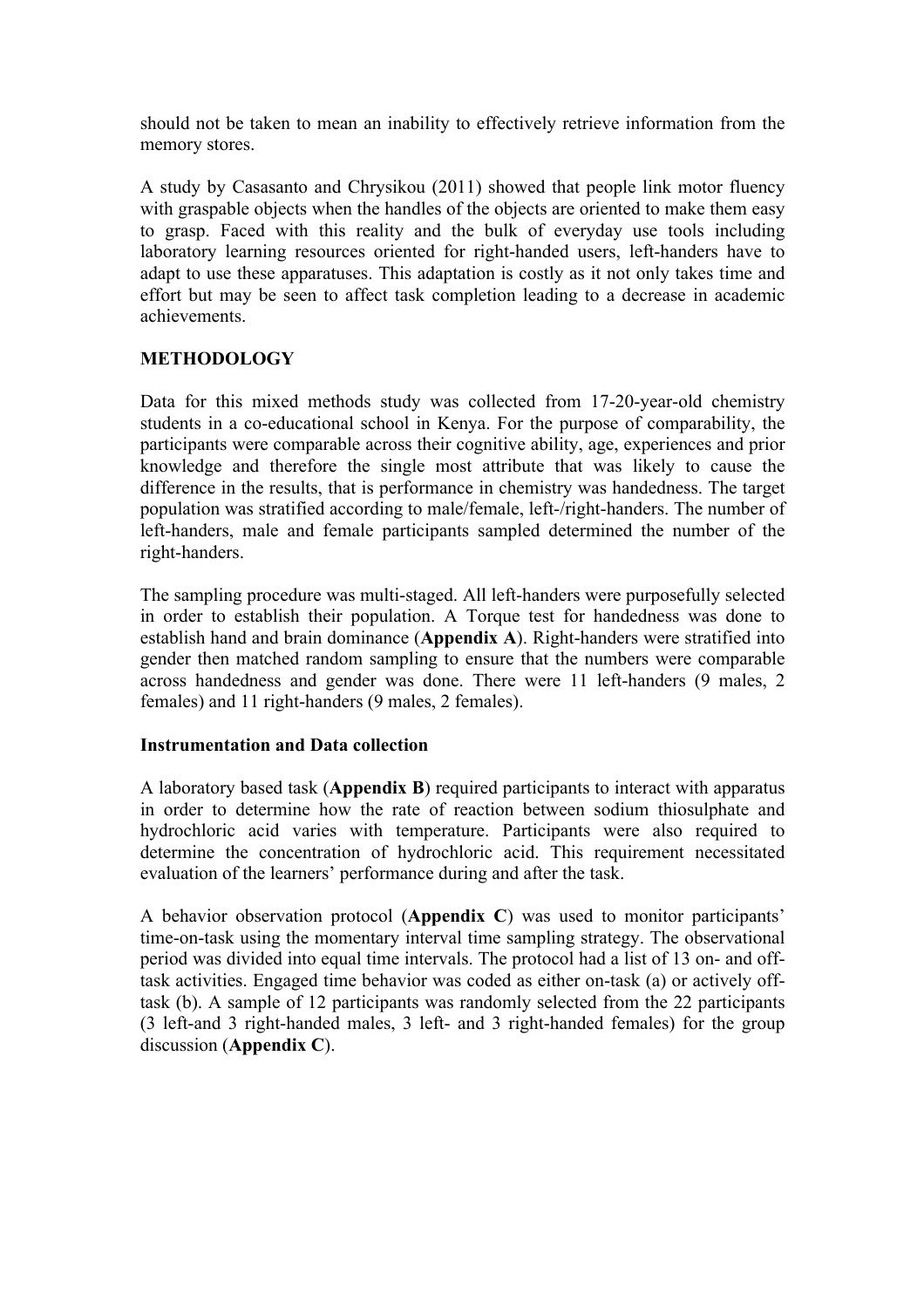### **STUDY FINDINGS**

# **The influence of right handed learning resources use and completion rate of tasks in chemistry**

During the task taking, on-task and off-task activities were recorded in the observation protocol and the recordings summarized as shown in Fig. 1.



**Figure 1: Participants' engagement with the task**

During the  $1<sup>st</sup>$  interval, all participants read instructions. Majority of the right-handers (82%) started fixing and manipulating the apparatus while the bulk of left-handers (73%) started by rearranging the apparatus (what was on the right hand side was moved to the left-hand side of the work station). The rest of the left-handers moved to work from the opposite side of the work station. During the 2<sup>nd</sup> interval, more righthanders than left-handers were off task. Majority of the left-handers had already started manipulating the apparatus after fixing them.

During the  $3<sup>rd</sup>$  and  $4<sup>th</sup>$  intervals, nearly all participants were on-task. One right-hander was idly sitting, looking around and/or fumbling with the apparatus. Few left-handers (4) were still shifting the apparatus from one point to another. During the  $5<sup>th</sup>$  interval, all participants were on-task except 2 left- and one right-hander who were off-task. Half-way through the task, all participants were on-task. One right-hander appeared to be rubbing all his work and starting the task all over again.

During the  $6<sup>th</sup>$  interval, all participants except one right-hander were on-task while during the  $7<sup>th</sup>$  interval, three left-handers and two right-handers were engaged in offtask activities. This trend changed during the next two intervals where all but one participant was seen engaging in off-task activities during the  $8<sup>th</sup>$  interval. At the end of the task all participants were on-task.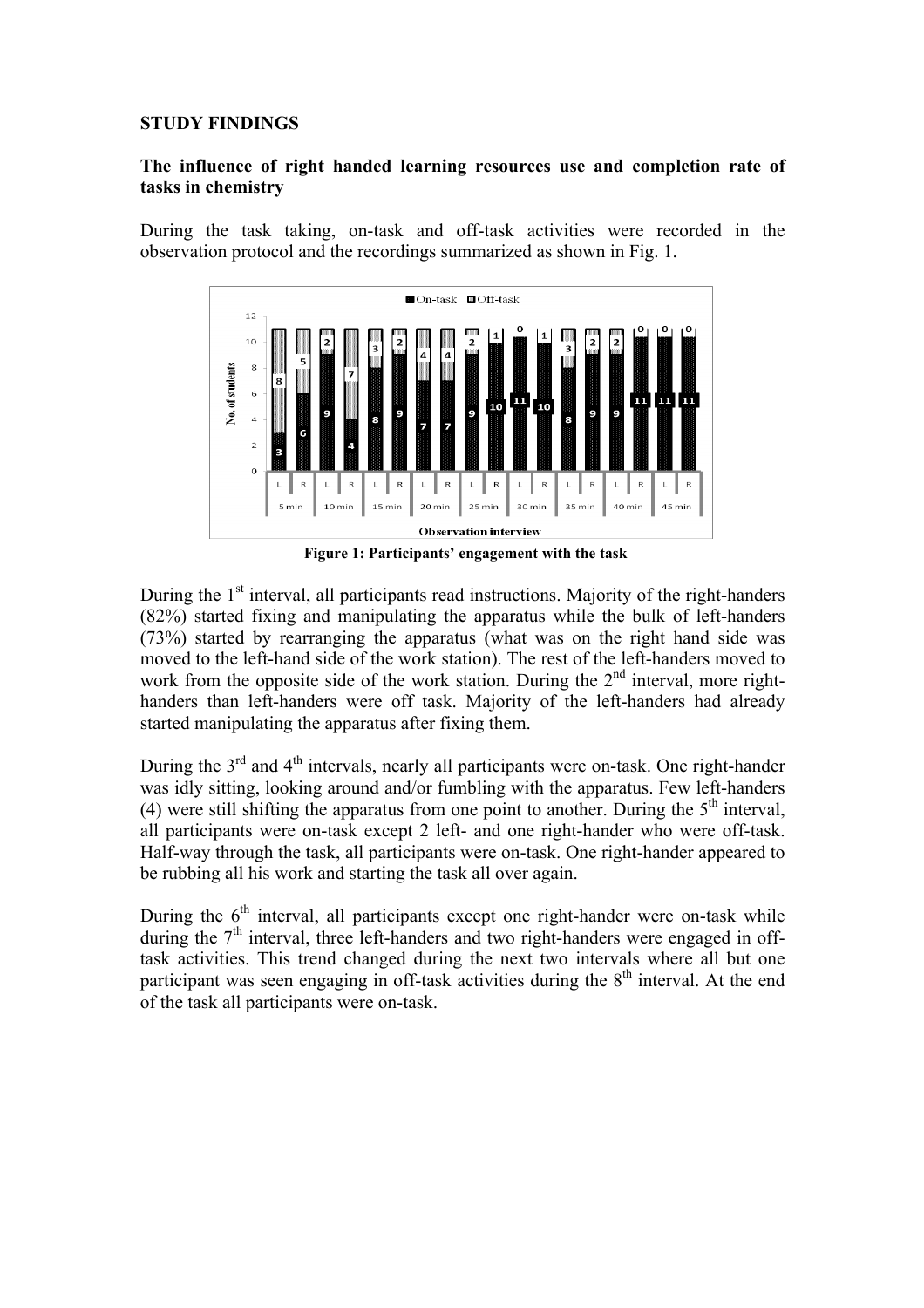| <b>Table 1: Linear Frequencies of Test Scores</b>    |               |                       |          |       |  |  |  |  |
|------------------------------------------------------|---------------|-----------------------|----------|-------|--|--|--|--|
|                                                      | Participants' | Participant           | Number   |       |  |  |  |  |
|                                                      | handedness    | s' score              | off-task |       |  |  |  |  |
| Valid<br>N                                           | 22            | 22                    | 22       | 22    |  |  |  |  |
| Mean                                                 |               | 9.591                 | 8.27     | 2.32  |  |  |  |  |
| Std. Error of Mean                                   |               | .467<br>.4234<br>.457 |          |       |  |  |  |  |
| Median                                               |               | 9.250                 | 8.50     | 2.00  |  |  |  |  |
| Mode                                                 |               | 8.0 <sup>a</sup>      | 9        | 2     |  |  |  |  |
| Std. Deviation                                       |               | 1.9859                | 2.142    | 2.191 |  |  |  |  |
| Variance                                             |               | 3.944                 | 4.589    | 4.799 |  |  |  |  |
| Range                                                |               | 7.5                   | 8        | 8     |  |  |  |  |
| Minimum                                              |               | 5.5                   | 3        |       |  |  |  |  |
| Maximum                                              |               | 8<br>13.0<br>11       |          |       |  |  |  |  |
| a. Multiple modes exist. The smallest value is shown |               |                       |          |       |  |  |  |  |

In order to calculate the average participants' engagement time, the formula below was used;

|       | Where;                                                         |
|-------|----------------------------------------------------------------|
| ∑fXtí | $\Sigma fX$ = sum of the participants on task over an          |
|       | interval                                                       |
| Ntíx  | $\mathbf{t}$ i = observation interval for participants on task |
|       | $N =$ total number of participants observed                    |
|       | $X$ = number of observation intervals                          |

In the overall, left-handers spent 76% (34 minutes) of task time on-task while righthanders spend 78% (35 minutes) of task time doing task related activities. On average, roughly 8 left-handers were on-task at any given time while findings showed that on average, nearly 9 right-handers were engaged in on-task activities.

| Table 2: Participants task engagement |                                                   |          |             |               |                       |  |  |  |
|---------------------------------------|---------------------------------------------------|----------|-------------|---------------|-----------------------|--|--|--|
| Participants task<br>engagement       | <b>Handedness task</b><br>engagement              | N        | Mean        | Std.<br>Dev   | Std.<br>Error<br>Mean |  |  |  |
| Number of<br>participants on-task     | Right-handed on-<br>task                          | 11       | 8.56        | 2.404         | .801                  |  |  |  |
|                                       | Left-handed on-task                               | 11       | 8.44        | 2.398         | .799                  |  |  |  |
| Number of<br>participants off-task    | Right-handed off-<br>task<br>Left-handed off-task | 11<br>11 | 244<br>2.56 | 2404<br>2.404 | .801<br>.801          |  |  |  |

An independent t-test showed no significant difference between on-task engagement of left- and right-handers;  $-\{(t(16)=0.196, \text{NS}, \text{two-tailed}\},$  meaning that although the average number of right-handers on task (m=9) was slightly higher than that of the left-handers (m=8), this was not statistically significant. In addition, a similar t-test showed no significant difference between off-task engagement of left- and righthanders;  $-3t(16)=0.098$ , NS, two-tailed, further implying that although the average number of left-handers off-task (m=3) was slightly higher than that of the righthanders (m=2) there was no significant differences between them.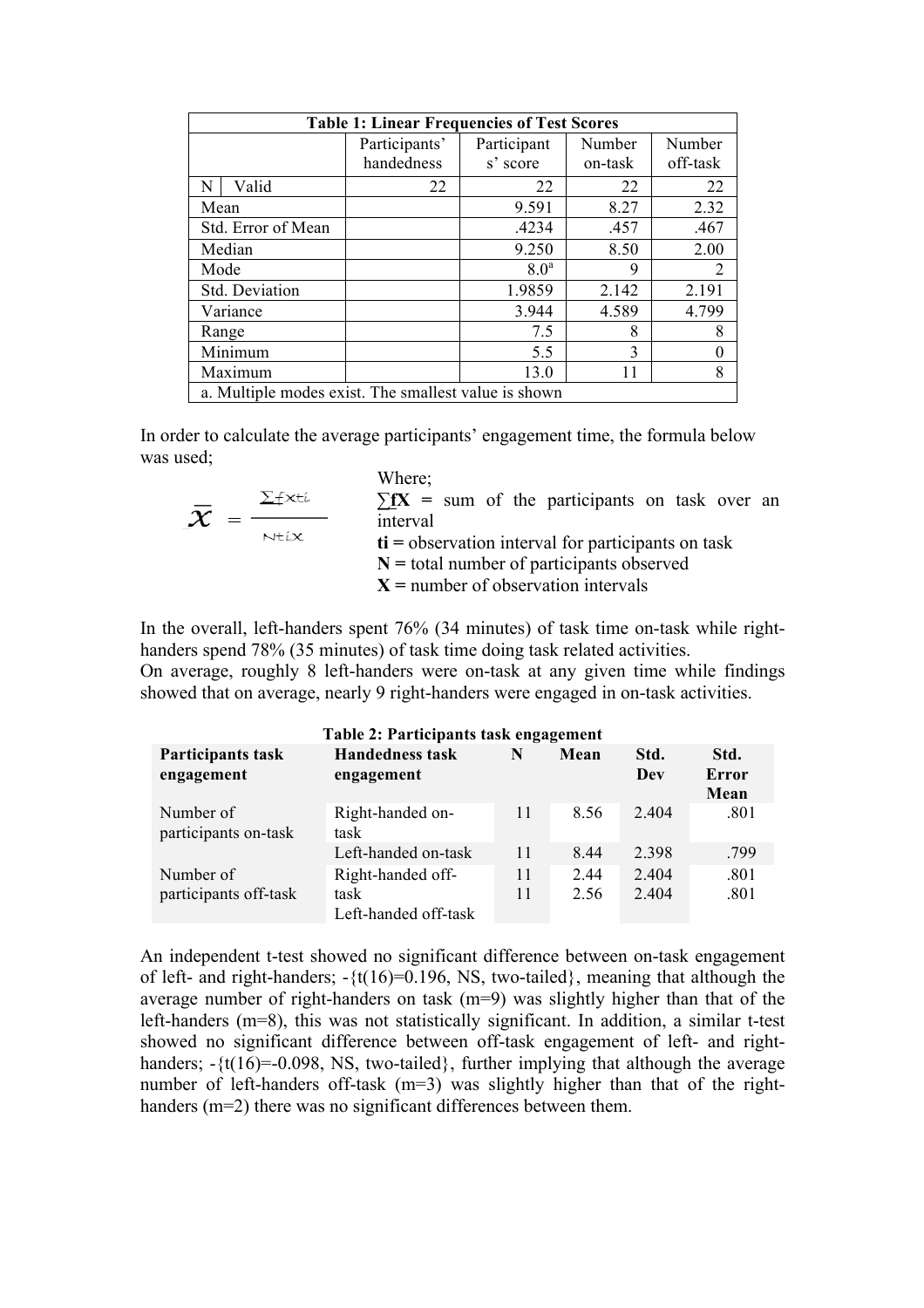After scoring the task, right-handers had an average score of 63% compared to lefthanders' 57% task score.



**Figure 2: Participants' performance in the laboratory task**

An independent t-test showed no significant differences between left- and righthanders' task scores;  $\{t(20)=0.965, \text{NS}, \text{two-tailed}\}\$ . Despite the right-handers' mean score of (m=10.000; sd=1.342) being slightly higher than that of the left-handers (m=9.182; sd=2.182), this difference was insignificant. This performance index was despite the fact that the participants were matched according to their performance in chemistry based on past tests. Hence, the findings imply that there were intervening variables that curtailed left-handers' performance.

| <b>Table 3: Participants Average Task Score</b> |                                          |    |        |              |                       |  |  |  |
|-------------------------------------------------|------------------------------------------|----|--------|--------------|-----------------------|--|--|--|
|                                                 | <b>Participants</b><br><b>Handedness</b> | N  | Mean   | Std.<br>Dev. | Std.<br>Error<br>Mean |  |  |  |
| Participan<br>t scores                          | Left-handers                             | 11 | 9.182  | 2472<br>6    | .7455                 |  |  |  |
|                                                 | Right-handers                            | 11 | 10.000 | 1 341<br>6   | .4045                 |  |  |  |

Task completion rate is affected by the interruptions at the work station which in this case came in terms of the positioning of the learning resources, the provision of the ungraspable apparatus some of which required left-to right- turning and therefore, left-handers were forced to turn their bodies in awkward positions. These interruptions also affect the speed at which information is retrieved from the LTM because the learner has to attend to instructions, task requirement and manipulate learning resources simultaneously.

# **Relationship between use of right handed learning resources and performance in chemistry**

Compared to the other science subjects, i.e., Physics and Biology, chemistry was also seen to be *"easier"*, partly because some apparatus as used in Physics *"do not move"* while in Biology *"the theory does not match the practical part"* (L2). L3 (female) suggested:

*"I have always felt that I have to put in more effort and time in most of the tasks that I have to do not just in chemistry but in other sciences and especially in Physics. … I feel things do not flow easily for me. I find the right-handed being favored more by the apparatus and settings used in the laboratory"* L3

L3 felt that more effort and time was required in order to achieve learning goals. This was because she faced challenges manipulating the apparatus, which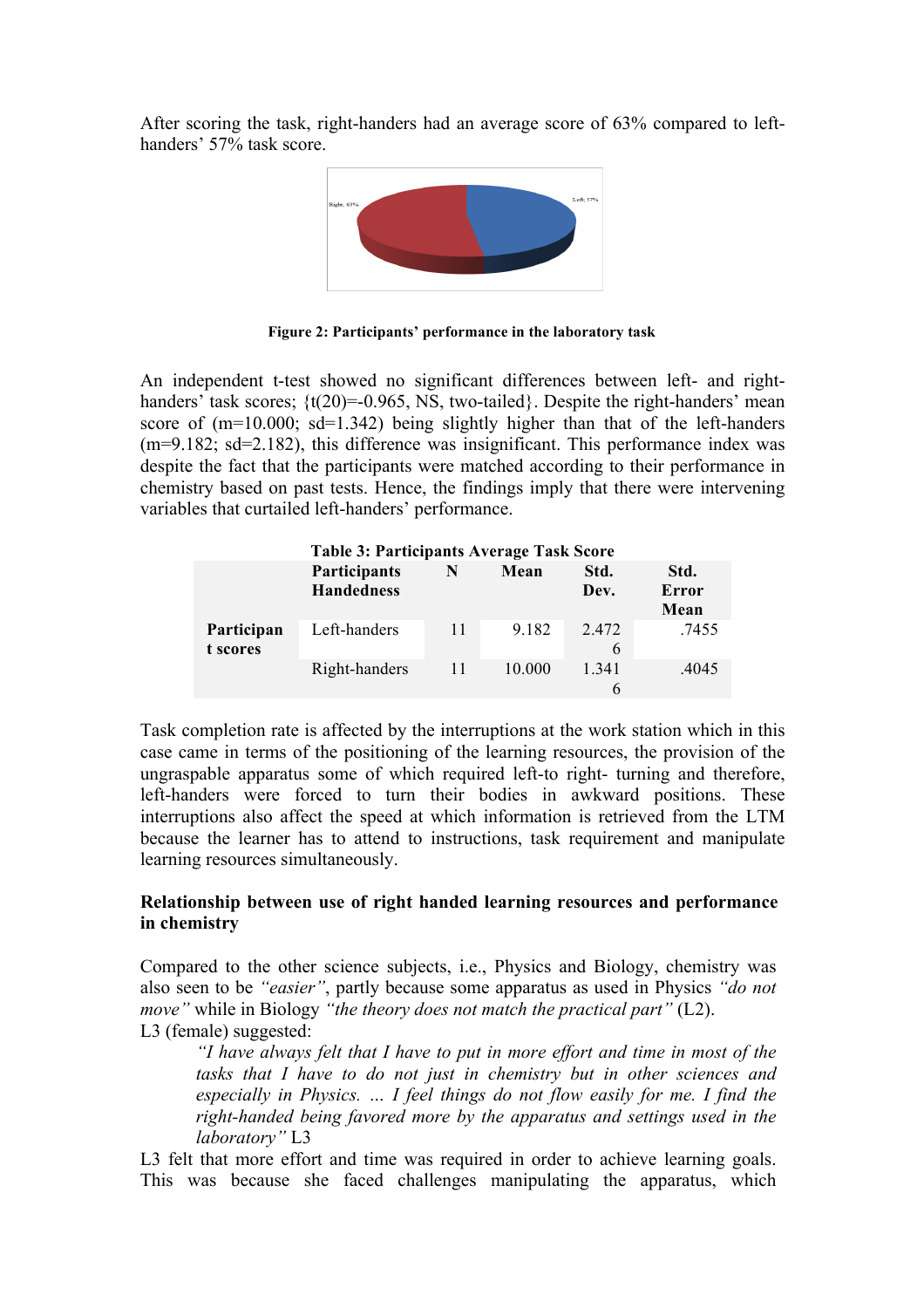corroborates a study by Malusi (2014), that is, left-handers experience difficulties coordinating the movement of both hands simultaneously, especially when clockwise turning by both hands is required. This is because the learning resources used were those that required clockwise turning by both hands.

#### **Teaching and Learning in the School Chemistry Laboratory**

The participants preferred group work to individual work, a preference that changed to the preference for individual work over group work as they moved up the academic ladder. Due to being clumsy (Coren, 1992), left-handers prefer having right-handed colleagues in their groups (in the lower forms) so as to get help in handling the more challenging learning resources. As they moved up the forms coupled with practice, and after gaining confidence in the use of the apparatus, the preference changed. For this, L2 said;

*"I like group work because I get assistance from other people (righthanders). However, the right-handed colleagues tend to take control of the set up and ignore us (left-handers). During group work it is my responsibility to choose a position that is most comfortable so that I can also contribute in the task" L2.*

Participants also opined that if they had a permanent sitting position during test taking, then it would be easier for teachers to have their stations arranged specifically for the left-hander. This can only happen if teachers are aware of each learner's special needs in the classroom generally and specifically if left-handedness was seen as a special learning need. For example, L4 (male) said;

*"…. lab apparatus should be arranged to suit our individual needs so that we can save on time spend rearranging and getting around the work stations" L4* (male)

At the same time, L3 (female) said that,

*"I find it most comfortable to work while standing on the left hand side of the room. I also find the use of some apparatus quite challenging and I feel it affects my performance. I think there should be a specific area for the lefthanded students. I think we should be given some extra time as well as have our apparatus pre-arranged for our sake before the sessions" L3* (female)

In order to determine participants' self-efficacy and opinions about adaptations during practical situations, L5 (male) said;

*"Apparatus and questions (assessment) sometimes affect the results because of compromised precision and speed"* L5 (male)

To add on to that, L6 also said that

*"I would have been more comfortable if I was to use apparatus that I can use without feeling like am forcing things to work. Some apparatus makes me feel inadequate"* L6 (male)

But L2 a female had this to say

*"To some extent, the quality of my work is affected by the apparatus we use. Many questions that require a lot of manipulation affect my overall performance because I find it challenging coordinating the hands"* L2 (female)

Although there was no significant difference between right- and left-handers' performance, left-handers performed a unit less than right-handers. This could have been due to the use of learning resources meant for comfortable use by right-handers (Parish, 2009).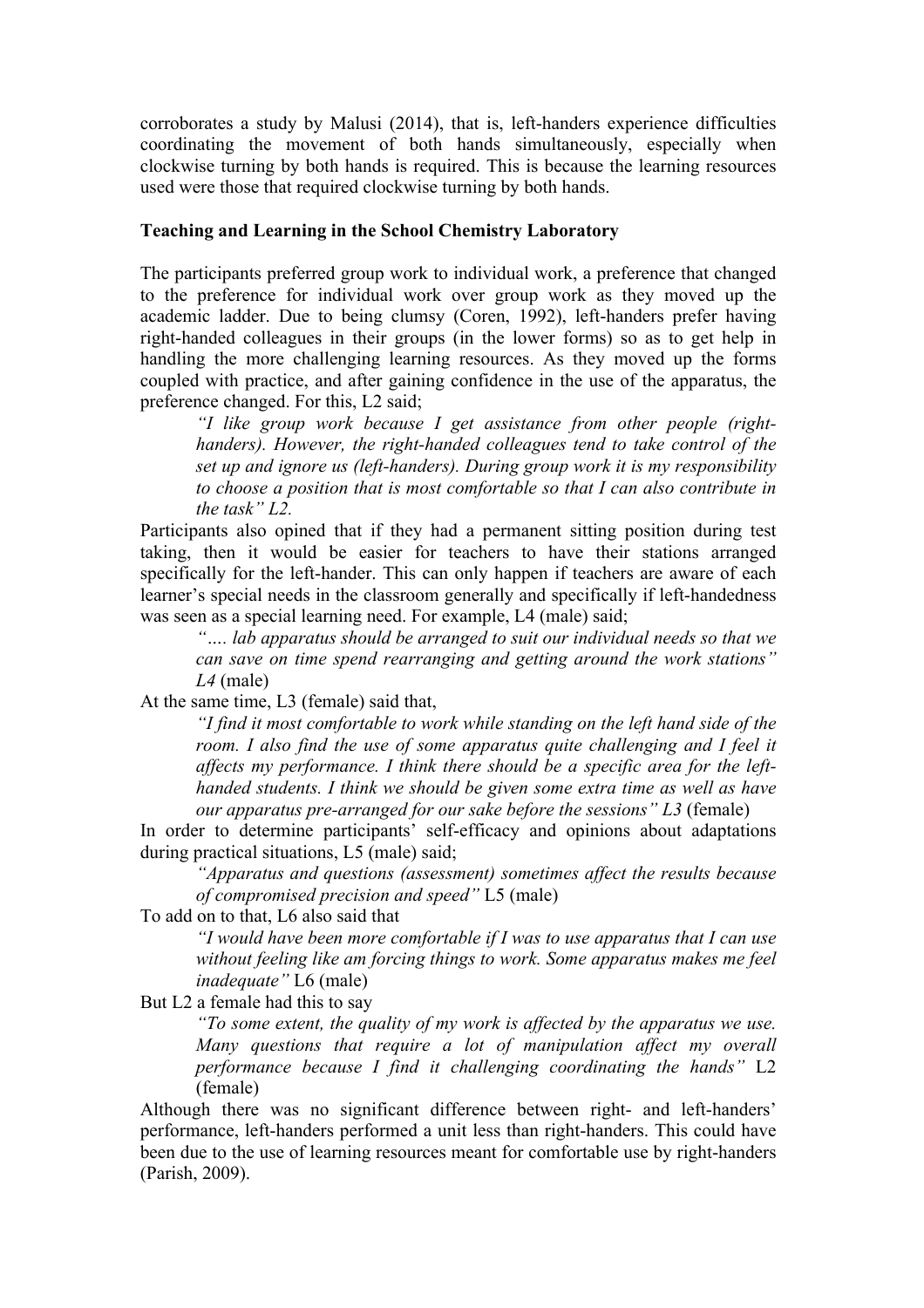#### **Taking Timed Tasks**

The FGD revealed that participants carefully considered each available option before making a decision. These adaptations were costly in terms of time and self-esteem as left-handers feared being accused of cheating in the examinations. For example, as far as adaptations were concerned, L6 opined that;

*"… unless I position myself conveniently I will be uncomfortable. … I must rearrange apparatus … to work well in the task. When it is not possible to shift, the fear of being ridiculed by others makes me suffer in silence…. Again … the burette taps are usually on the right hand side and sometimes we use our right hand. Using two apparatus at the same time is a nightmare, e.g., swirling conical flask and a stop watch. …can't do both … my fingers slip when stopping the watch. …can't stop it on time. The changes … waste practical time and sometimes make me not finish the exam. When circumstances force me to use the right hand, there is a lot of tension making me feel disadvantaged … so I end up fidgeting"* L6 (male).

Sitting positions and the manipulation of instructional resources was also a challenge that affected the students overall grade. L3 suggested that;

*"Sitting positions are a challenge …at times we do not get what we prefer. In the lab, it is easy to get confused and panicky when changing positions and rearranging the apparatus. The burette tap is also a challenge to me and more so during multitasking. The changes I do make me not get a good mark in practicals and also my overall grade.…*" L3 (female).

During practical work, shared work stations are common occurrences. Consequently, left-handers find themselves sharing these work stations with right-handers. When were asked about their views on group work, L1 agreed that;

*"Shared work stations are a problem and I have to rearrange apparatus to suit my needs. The burette and the conical flask is a problem to handle and I must use both hands. … I feel it affects my performance because I am not comfortable holding the apparatus and the chemicals can also corrode my skin. It would help if we are given time to rearrange the apparatus before the beginning of a task"* L1 (female).

Although R4 a male right handed student had no problem sharing a work station with left-handers, he was of the opinion that they tend to mess with reagents. He emphasized that;

*"Work stations are not a problem … sharing apparatus is … sometimes I …move the apparatus to the disadvantage of the lefties. …when you are working with them (lefties) they … mess the reagents. It is annoying… they always do something funny with what we are given to work with…"* R4 (male)

Further probing on how shared work stations contributed to the inability to finish timed tasks, L5 opined that extra time would help them complete their work.

Evidently, some learning resources hinder the performance and perfection of students' work in chemistry. The arrangements of work stations prior to a major examination have the potential to influence learner' performance. Right-handers claimed that left-handers disorganize the provided task requirements thereby compromising task results during group work. The facet of safety in the laboratory was also mentioned as a constraint for left-handers. These constraints and mismatches have the potential to increase cognitive load which in the long run hinders effective information processing. In the case of left-handers, automation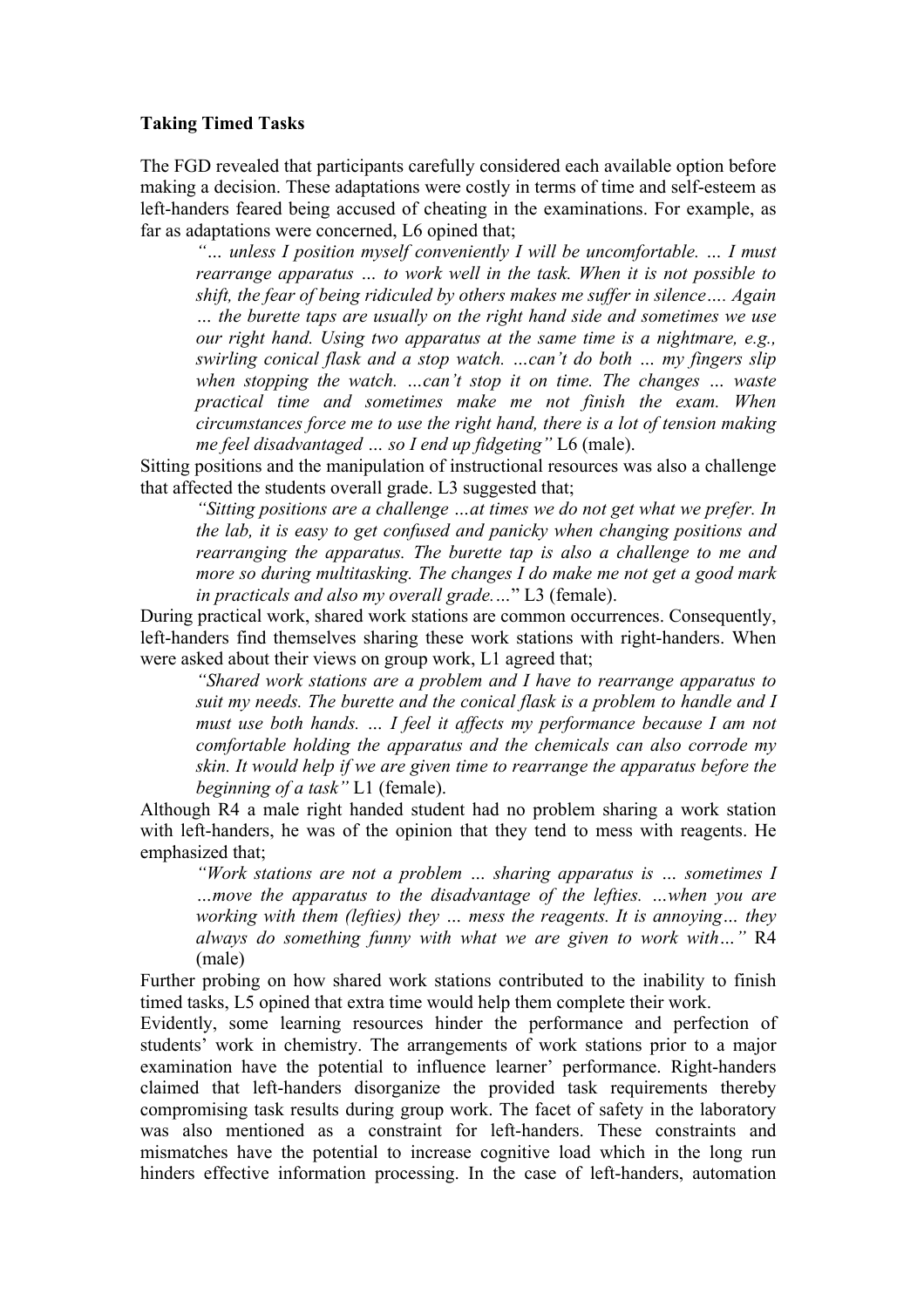(which lowers cognitive load) is negatively affected because of using 'ungraspable' learning resources which divert their conscious attention towards incoming information.

# **DISCUSSION OF STUDY FINDINGS**

Left-handers spend more time handling, fixing and manipulating learning resources compared to right-handers. Therefore, left-handers have to deal with more extrinsic load (Johnstone, 1997) which consequently overloads their working memory, in turn hindering effective response to task demands (Johnstone & Al-Shuali, 2001; Hasler, et al. 2007). The ensuing struggle costs time. Further, left-handers still have difficulties coordinating the movement of the right and left hands simultaneously, especially when clockwise turning by both hands is necessary (Ruecker & Brinkman, 2001).

# **Taking and finishing timed tasks**

During end of course examinations, work stations are prepared for right-handers. Left-handers are left to choose the adjustments to make in order to cope. Left-handers also find themselves sharing work stations with right-handers who view them as being a bother (Coren, 1992). It would therefore seem plausible if left-handedness was viewed as a special learning need.

# **Participants experience with selected laboratory tools**

Learning resources that require flexing the muscles of both hands, those that require eye-hand coordination, reading from left to right (meter rules, measuring cylinders), as well as multitasking manipulations cause left-handers discomfort during use as it interferes with both precision and speed (Rueckert & Brinkman, 2001).

Adaptations and adjustments left-handers make so as to work comfortably and remain on-task during laboratory tasks make left-handers preferring individual work to group work as they move up the academic ladder. Individual work would help them build self confidence in the performance of tasks, automate procedural knowledge and skills (Mousavi, et al., 1995) as well as familiarize themselves with learning resources. Such familiarity frees most of working memory hence reducing extraneous load (Sweller, 1998).

# **CONCLUSION**

On average, findings indicated that more left-handers spend extra time off-task compared to right-handers. Their performance was also a point less compared to right-handers. Therefore, left-handers have to not only work faster, they also have to put in more effort and time in order to complete timed tasks and post favorable performance.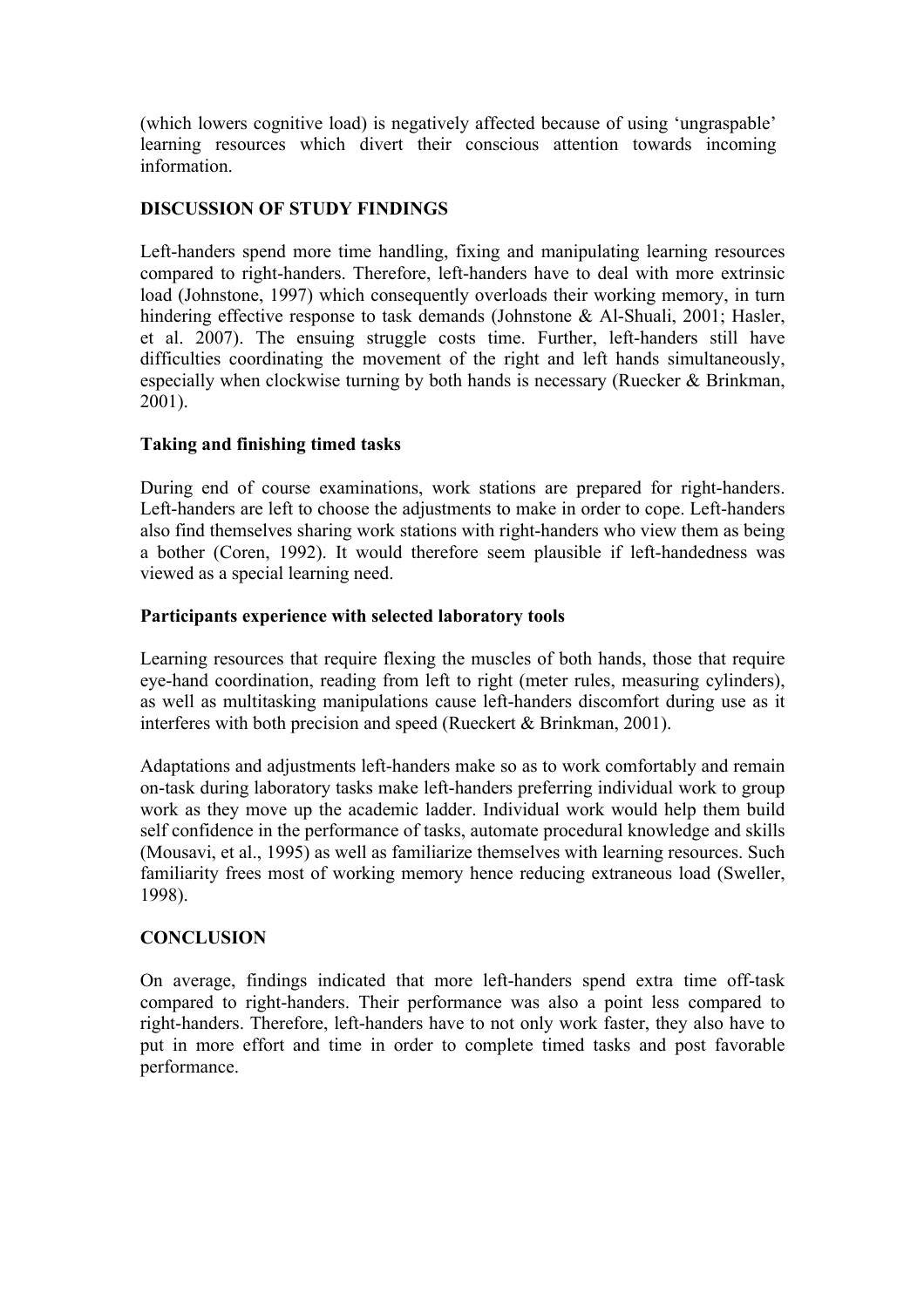### **RECOMMENDATIONS FOR FUTURE RESEARCH**

This study demonstrates that the use of right-handed learning resources may have a negative effect on left-handers' performance in timed chemistry tasks. The study is limited by the small number of participants studied. To increase construct and concurrent validity, time-on-task samples from different grades and more students should be obtained. Further, correlating time-on-task data to classroom achievement, gender and grades would be helpful as well. Replications of this study are needed that compare time-on-task differences using shorter time intervals. These additional investigations should provide intuition into the use of right handed learning resources and its effect on the overall achievement of left-handers in practical chemistry.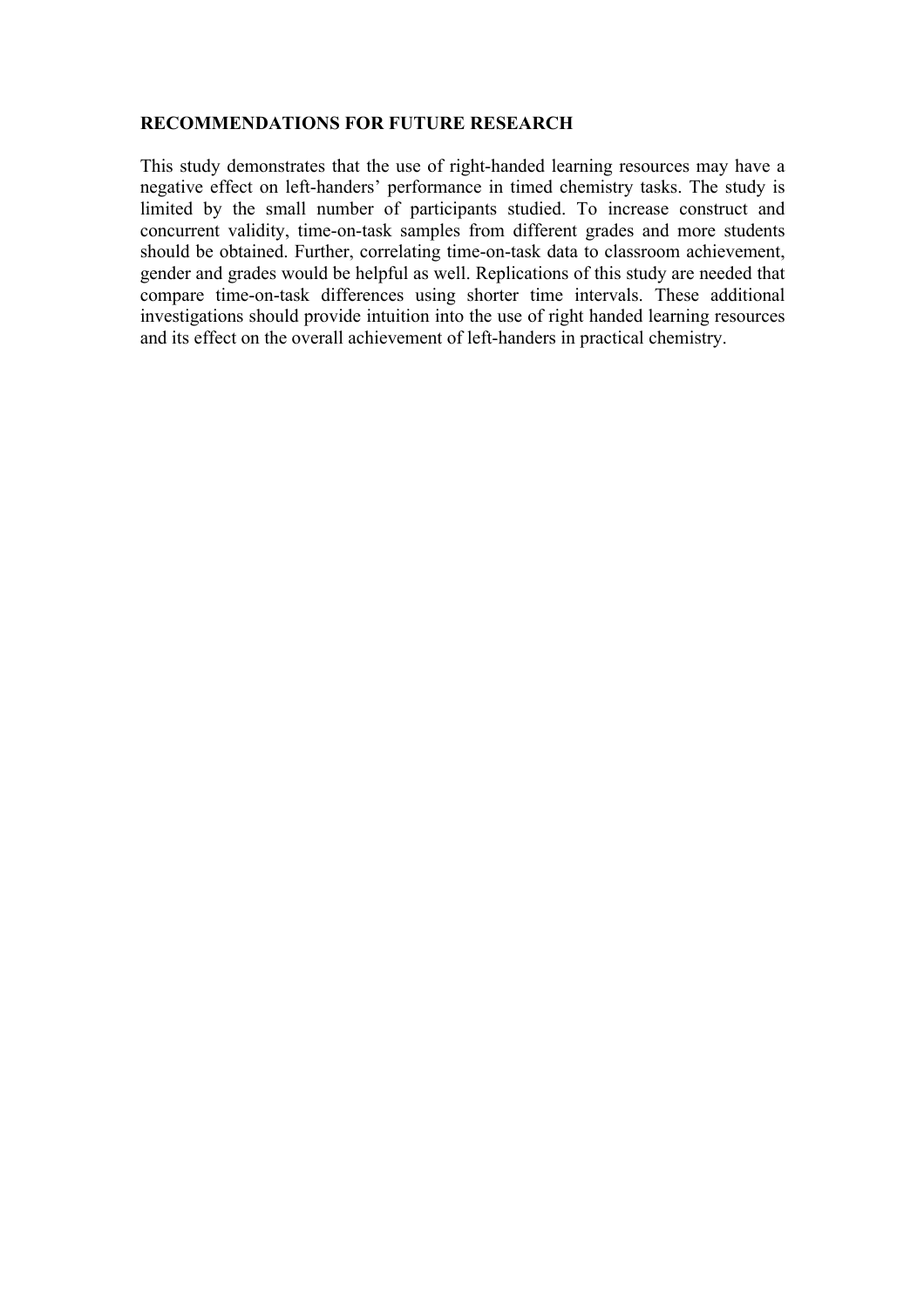### **REFERENCES**

Annett, M. (1970). A classification of hand preference by association analysis. *British Journal of Psychology*, 61(*3*), 303-321.

Annett, M. (2002). Handedness and brain asymmetry: *The right shift theory*. East Sussex: Psychology Press.

Annett, M. & Manning, M. (1989). The disadvantage of dextrality for intelligence. *British Journal of Psychology*, *80*, 213-226.

Bishop, D. (1990). *Handedness and Developmental Disorder*. Lawrence Erlbaum Associate Publishers: Hove, UK.

Björklund, T. A. (2013). Initial mental representations of design problems: *Differences between experts and novices. Design Studies*. 34(*2*), 135-160. DOI: 10.1016/j.destud.2012.08.005. Accessed Nov, 2017

Bryden, M. & Steenhuis, R. (1997). The Assessment of Handedness in Children. In J. E. Obrzut & G. W. Hynd (Eds.), *Neuropsychological Foundations of Learning Disabilities. A Handbook of Issues, Methods and Practice.* (S. 411-436). San Diego: Academic Press.

Calvert, G. (1998). Quantifying hand preference using a behavioral continuum. Laterality: Asymmetries of Body, Brain and Cognition, 3(*3*), 255-268.

Casasanto, D. & Chrysikou, E. (2011). When Left Is "Right": Motor Fluency Shapes Abstract Concepts. *Psychological Science,* 22(*4*), 419–422. Accessed from pss.sagepub.com in April 2011.

Chisnall, R. (2012). A Brief History of Handedness Research. In J. D. Dunham, Todd (Ed.), Handedness; Theories, Genetics and Psychology (pp. 45-68): Nova Science Publishers.

Coren, S. (1989). Left-handedness: Behavioral implications and anomalies (Advances in Psychology, No. 67). Amsterdam: North-Holland

Craig, M. & Richeson, J. (2012). Coalition or derogation? How perceived discrimination influences intraminority intergroup relations. *Journal of Personality and Social Psychology,* 102(*4*), 759-777. doi: 10.1037/a0026481

Crovitz, H. & Zener, K. (1962). A group-test for assessing hand-and eye-dominance. *The American journal of psychology*, 271-276.

Darvik, M. (2015). The Degree of Hand Preference and Hand Performance on Bimanual Tasks in Right- and Left-Handers. Retrieved Oct 2015

Dhara, P., Khaspuri, G. & Sau, S. (2008). Complaints arising from a mismatch between school furniture and anthropometric measurements of rural secondary school children during class work: www.ncbi.nlm.nih.gov in August 2013.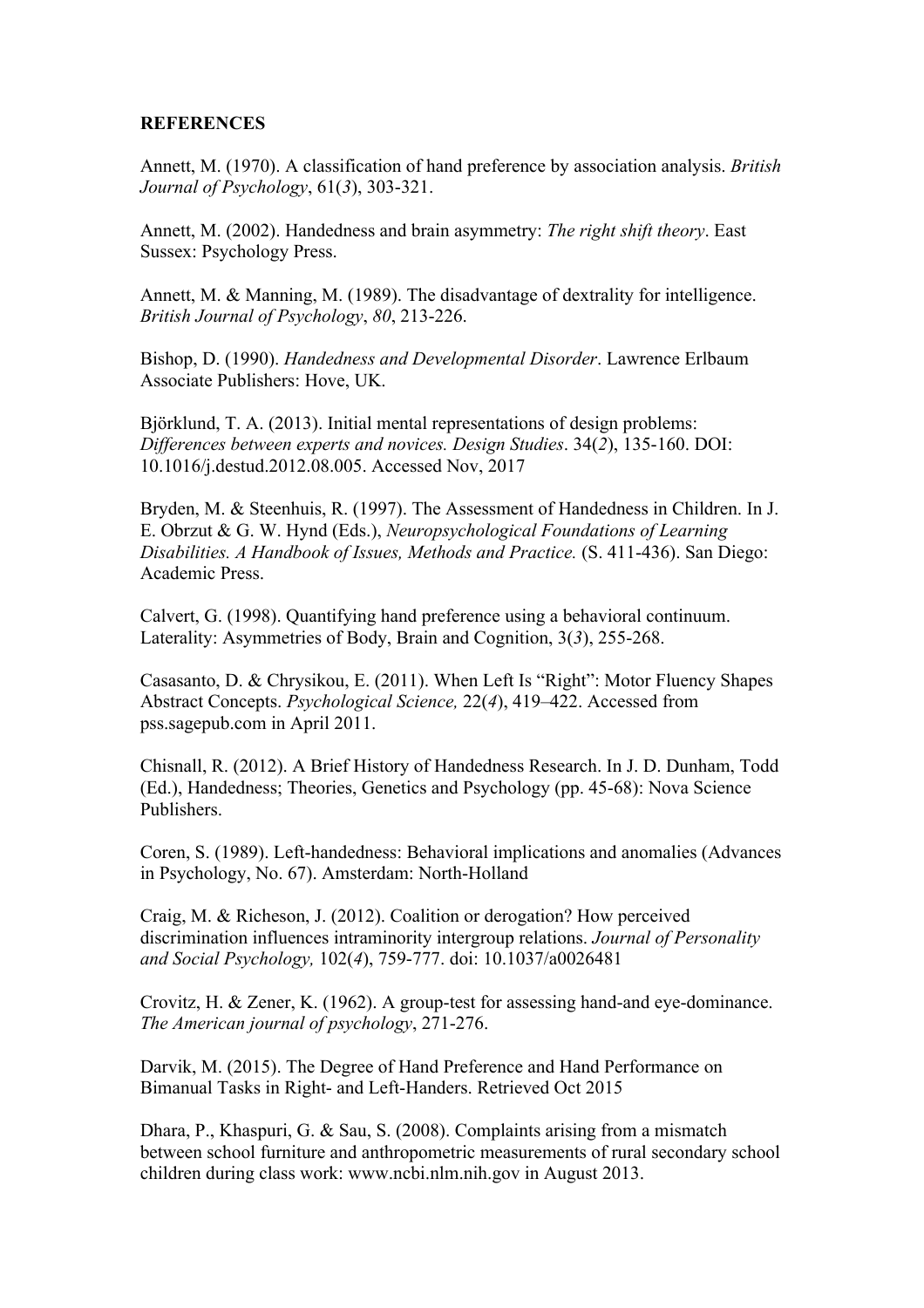Emore, E., Ebeye, O., Odion-Obomhense, H. & Igbigbi, P. (2008). A Look at the Effect of Hand Dominance on Learning. *Journal of Applied Sciences, 8,* 173-176*.*  Accessed from http://scialert.net/abstract/? Aug 2013.

Eraut, M. (1994). Developing professional knowledge and competence. London: The Falmer Press.

Flowers, K. (1975). Handedness and controlled movement. *British Journal of Psychology*, 66(*1*), 39-52.

Greenwood, C., Horton, B. & Utley, C. (2002). Academic engagement: Current perspectives on research and practice. *School Psychology Review, 31*, 328–349.

Hackney, C. (1997). Left handed in a right handed world. Report No. CS 215824). Washington CD.: Office of Educational Research and Improvement. (ERIC Document Reproductive Service No.ED. 406692).

Hasler, B., Kersten, B. & Sweller, J. (2007). Learner Control, Cognitive Load and Instructional Animation. *Appl. Cognit. Psychol., 21,* 713–729. Accessed August, 2013 from (www.interscience.wiley.com).

Healey, J., Liederman, J. & Geschwind, N. (1986). Handedness is not a unidimensional trait. Cortex, 22(*1*), 33-53.

Hermelin, B. & O'Connor, N. (1986). Spatial Representations in Mathematically and in Artistically Gifted Children. *British Journal of Educational Psychology, 56,* 150– 157.

Hibbard, M. Van Wagenen, L., Lewbel, S., Waterbury-Wyatt, S., Shaw, S., Pelletier, K., Larkins, B., Dooling, J., Elia, E., Palma, S., Maier, J., Johnson, D., Honan, M., Nelson, D. & Wislocki, J. (2015). Teacher's Guide to Performance-Based Learning and Assessment. Accessed in August 2015

Hughes, C., Reißig, P. & Seegelke, C. (2011). Motor planning and execution in leftand right-handed individuals during a bimanual grasping and placing task. *Acta Psychologica.* Retrieved in October 2015 from doi:10.1016/j.actpsy

Johnston, D., Nicholls, M., Shah, M. & Shields, M. (2009). Nature's experiment? Handedness and early childhood development. *Demography, 46*, 281-302.

Johnston, D., Shah, M. & Shields, M. (2007). Handedness, Time Use and Early Childhood Development. Retrieved August 2013.

Johnstone, A. (1997)*.* Chemistry Teaching—Science or Alchemy? *Journal of Chemical Education, 74*(3), 263-268.

Johnstone, A. & Al-Shuaili, A. (2001). Learning in the laboratory: Some thoughts from the literature. *University Chemistry Education*, *5(*2), 42-51. Retrieved April 2012 from http://www.rsc.org/images/.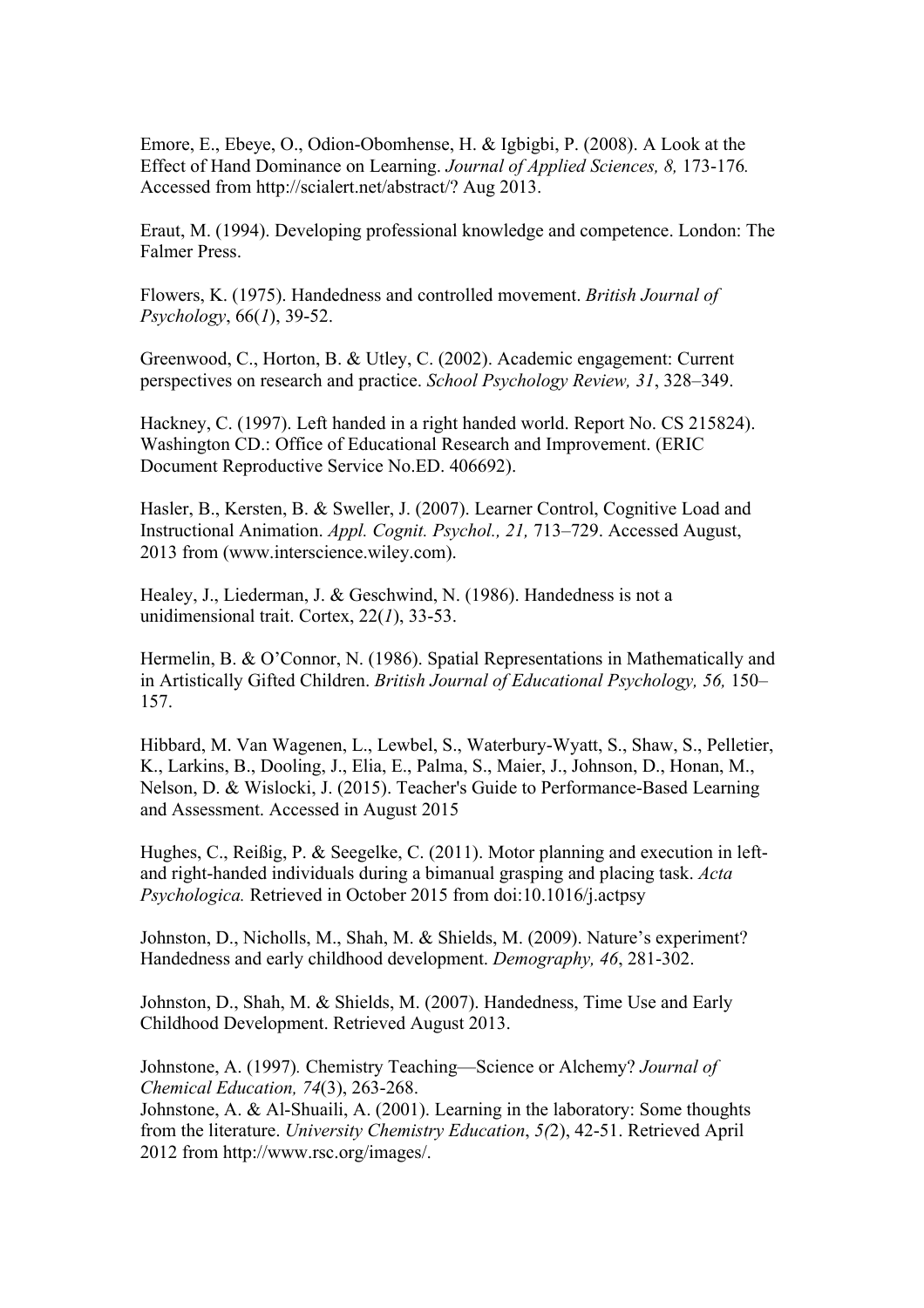Kula, P. (2008). Teaching left-handed primary school pupils in Estonia. *Journal of Teacher Education for Sustainability, 9*, 58–67. Retrieved July 2011.

Lance, W. (2005). *Left-handed children in a right-handed world*. Retrieved May 2012 from http://www.iched.org/cms/scripts/page.php?site\_id

Lee, D. (2006). Facilitating transitions between and within academic tasks: An application of behavioral momentum. *Remedial and Special Education, 27*, 312–317.

Limniou, M. & Whitehead, C. (2010). Online general pre-laboratory training course for facilitating first year chemical laboratory use. Cypriot Journal of Educational Sciences, 5, 39-55. Retrieved June 2013 from www.worldeducationcenter.org/index.php/cjes

Mahajan, D. & Singh, G. (2005). University Students Performance in Organic Chemistry at Undergraduate Level: Perception of Instructors from Universities in the SADC Region. A paper Presented at the SAARMSTE Conference in January 2004 at Cape Town, South Africa.

Malusi, B. (2014). Challenges left-handed students face in Kenyan High School Science Laboratories: *African Journal for Research in Chemistry Education*, 4(*3*), 50- 81, Special Issue (Part II).

Martella, R., Nelson, J. & Marchand-Martella, N. (2003). *Managing disruptive behaviors in the schools*. Boston: Pearson Education.

Martinez, E. & Brock, S. (2009). Time-on task. The Gale Group, Inc. Retrieved Sept 2014.

McManus, I. (1997). The inheritance of left-handedness. CBA Found Symp 1991:162:251-67 discussion 67-81.

Milsom, L. (1995). Left-handed children are they losing out? *Educational media international, 32*, 107-108.

Mousavi, S., Low, R. & Sweller, J. (1995). Reducing Cognitive Load by Mixing Auditory and Visual Presentation Modes. *Journal of Educational Psychology,* 87*(2*), 319-334. Retrieved April 2011.

Muya, W. (2000). Great expectations as new system seems likely. Daily Nation on web. URL:http://www.nationaudio.com/News/DailyNation/2202000/News59.html

Orji, N. (2014). Relationship between Science Teachers Classroom Management Effectiveness and Students Outcomes in Chemistry. *International Journal of Modern Education Research,* 1(*1*), 11-14

Otieno, O. (2013). Determinants of students' poor performance in chemistry in public secondary schools of Kwale County, Kenya. Retrieved from http://ir-library.ku.ac.ke May 2014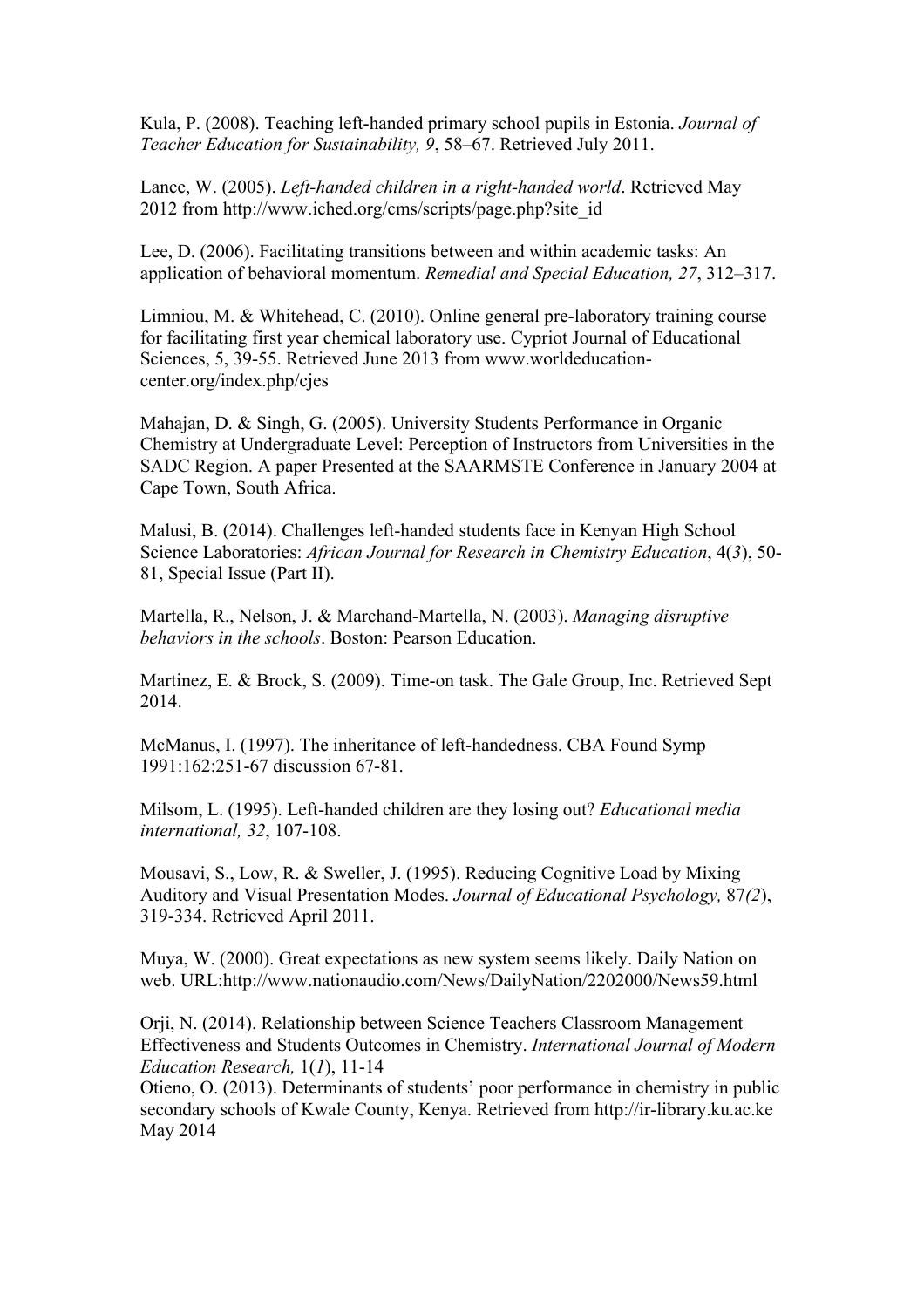Parish, A. (2011). Effect of handedness on gross motor skill acquisition among college undergraduates. Retrieved July 2013.

Paul, D. (2002). *The Lefthander`s Handbook*. England: The Robinswood Press. Peters, M. (1981). Handedness: effect of prolonged practice on between hand performance differences. *Neuropsychologia*, 19(*4*), 587-590.

Peterson, J. & Lansky, L. (1977). Left-Handedness among Architects: Partial Replication and Some New Data. *Perceptual and Motor Skills*, *45,* 1216–1218.

Preti, A. & Vellante, M. (2007). Creativity and Psychopathology: Higher Rates of Psychosis Proneness and Nonright-Handedness Among Creative Artists Compared to Same Age and Gender Peers. *Journal of Nervous and Mental Disease*, *195*, 837–845.

Rice, P. (1998*). Human development* (3rded.). New Jersey: Prentice Hall.

Rigal R A. (1992). Which Handedness: Preference or Performance? *Perceptual and motor skills.* Accessed from http://journals.sagepub.com/home/pmsin May 2014

Rosenbaum, D.A., & Jorgensen, M.J. (1992). Planning Macroscopic Aspects of Manual Control. Human Movement Science, 11(1-2), 61–69.

Rouet, J. (2009). Managing cognitive load during document-based learning. *Learning and Instruction.* Retrieved May 2014.

Rueckert, L & Brinkman, D. (2001). Bimanual coordination deficits in left-handers. A paper presented at the annual meeting of the Cognitive Neuroscience Society, New York, NY. Retrieved July 2013.

Silverman, S. (2009). Stance for Left-handed Golfers. Retrieved in June 2013 from: www.*golflink.com./how\_317\_stance-lefthanded-golfres.html.*

Slavin, R. (2003). *Educational psychology*: Theory and practice. Boston: Pearson **Education** 

Steenhuis, R. (1999). The relation between hand preference and hand performance: What you get depends on what you measure: *Asymmetries of Body, Brain and Cognition*, 4(*1*), 3-26.

Steenhuis, R. & Bryden, M. (1989). Different dimensions of hand preference that relate to skilled and unskilled activities. *Cortex*, 25(*2*), 289-304.

Stone, K., Bryant, D. & Gonzalez, C. (2013). Hand use for grasping in a bimanual task: evidence for different roles? *Experimental brain research*, 224(*3*), 455-467. [02.2013]

Sweller, J. (1998). Cognitive load during problem solving: *Effects on learning. Cog Sci*, *12*, 257–285.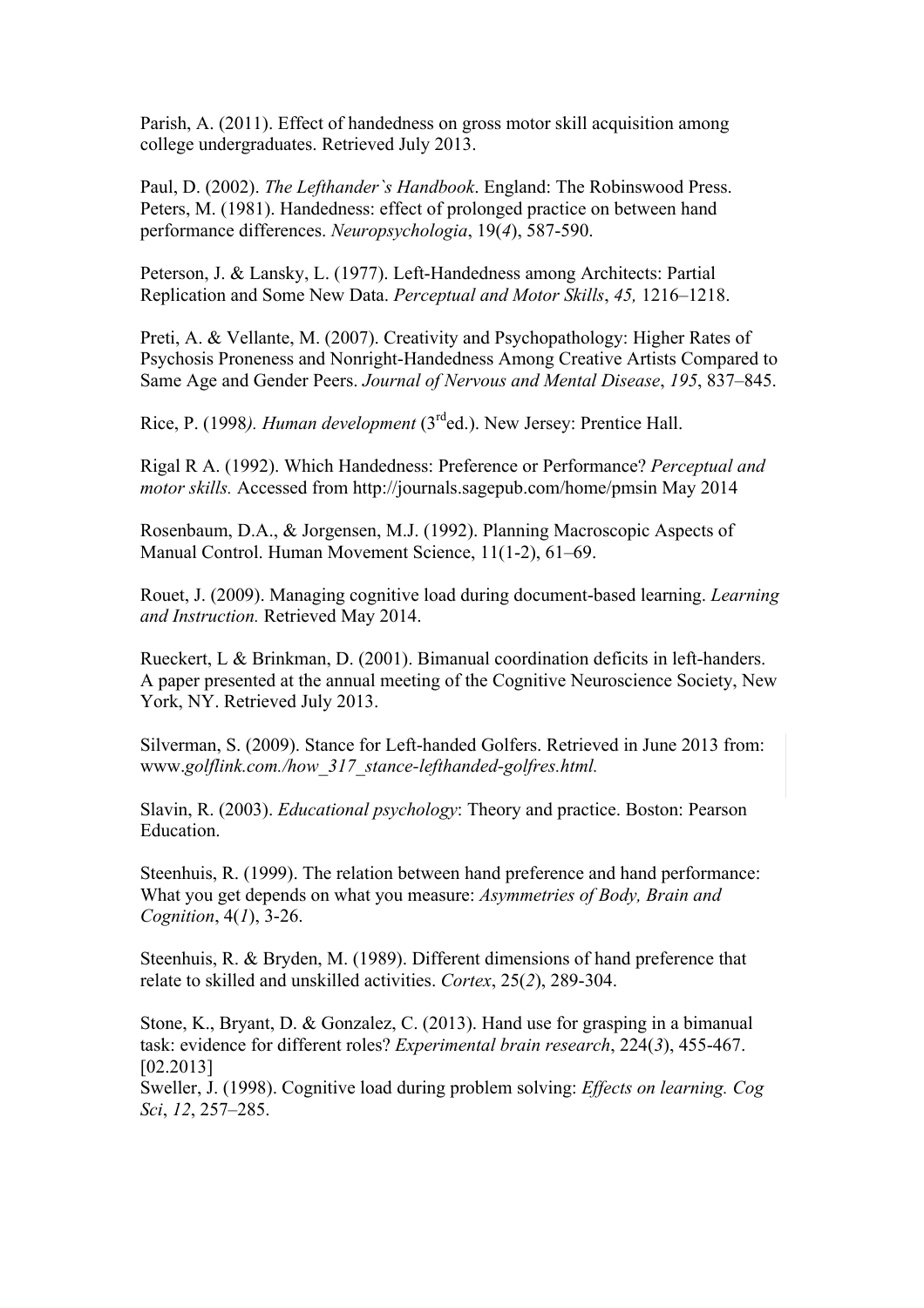Tunde, O. (2014). Analysis of Students' Achievement in Analytical Chemistry among the University Students in Nigeria, *International Journal of Education and Research,*  2*(2),* 1-6

Van De Weghe, R. (2006). *Research matters: What is engaged learning? English Journal, 95(3)*, 88–91.

Williams, S. (1987). Differences in academic performance at school depending on handedness: Matter for neuropathology? *Journal of Genetic Psychology*, *148*, 469- 478.

Wood, C. & Aggleton, J (1991*).* Handedness in 'fast ball' sports: do left-handers have an innate advantage? *British Journal of Psychology, 80,* 227*–*240*.*

**Contact email:** bentamwikali70@gmail.com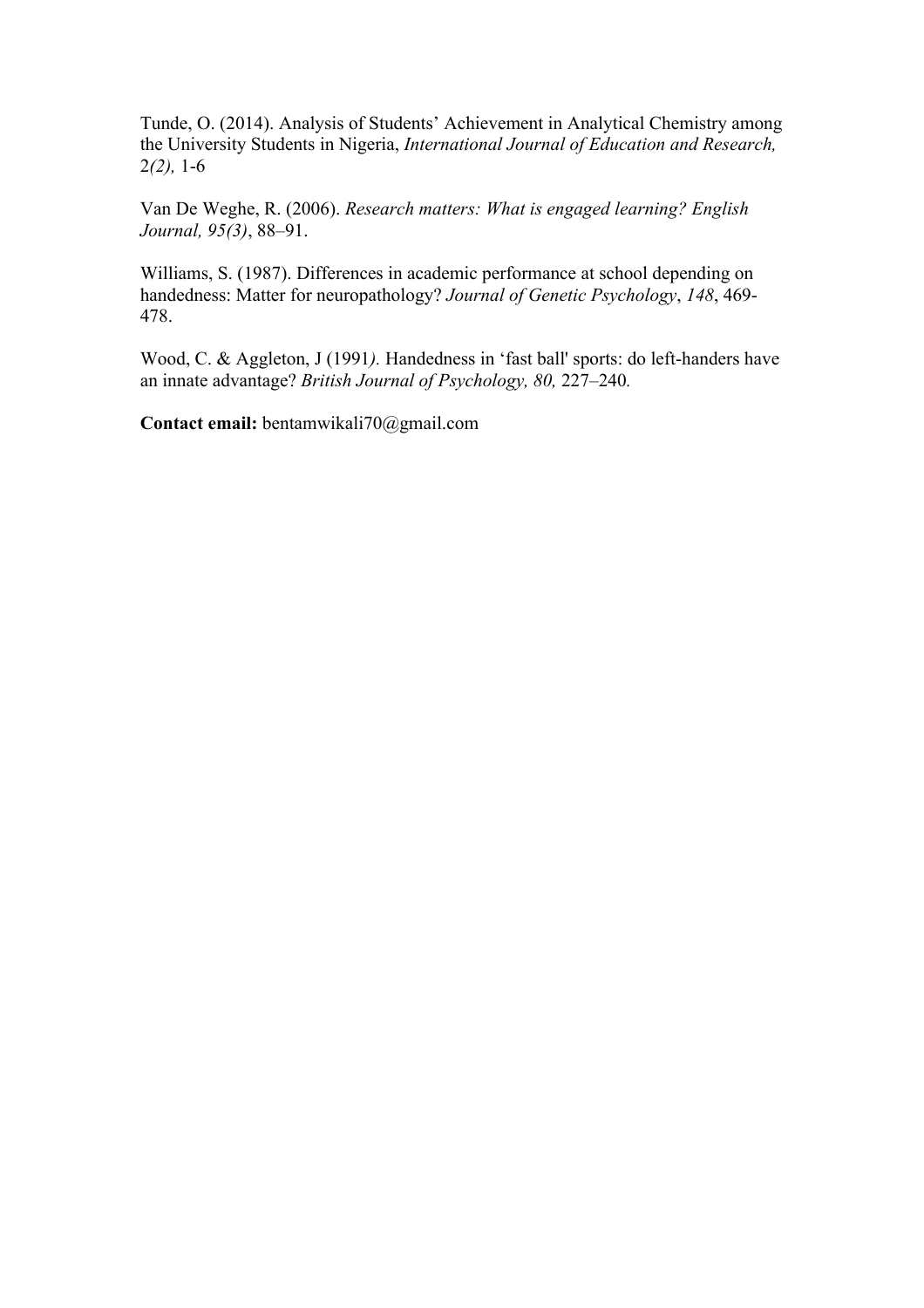# **Appendix A: Torque test for Handedness**

To be used by the researcher to determine participants' handedness Name of participant--------------------------------------------------- Age of participant------------------------------------------------------- Sex ------M-----------------------F---------------------------- Date -----------------------------------------------------------

#### *Procedure*

*The teacher will ask each of the left-handed participants to come with a piece of paper and a pencil. He/she will then ask them in turns to write his/her name with one hand the circle it.* 

*The teacher then asks the student to draw using the other hand and draw a circle round the name. He/she then notes and records the direction of the circle.* 

| 1. Which hand produces the best handwriting?                              |        |
|---------------------------------------------------------------------------|--------|
| 2. Were both circles drawn clockwise?                                     | Yes No |
| 3. Were both circles drawn clockwise?                                     | Yes No |
| 4. Was one circle drawn clockwise and the other counter-clockwise? Yes No |        |

# **NB: This is to help the researcher determine the left-handers and the ambidextrous**

- The hand that produces the best handwriting is the dominant hand
- If the circles were drawn clockwise, the right-brain is dominant,
- If the circles were drawn counter-clockwise, this indicates left-brain dominance.
- One circle clockwise and the other counter-clockwise shows mixed dominance

### **(Adopted from Kalafut, 2008)**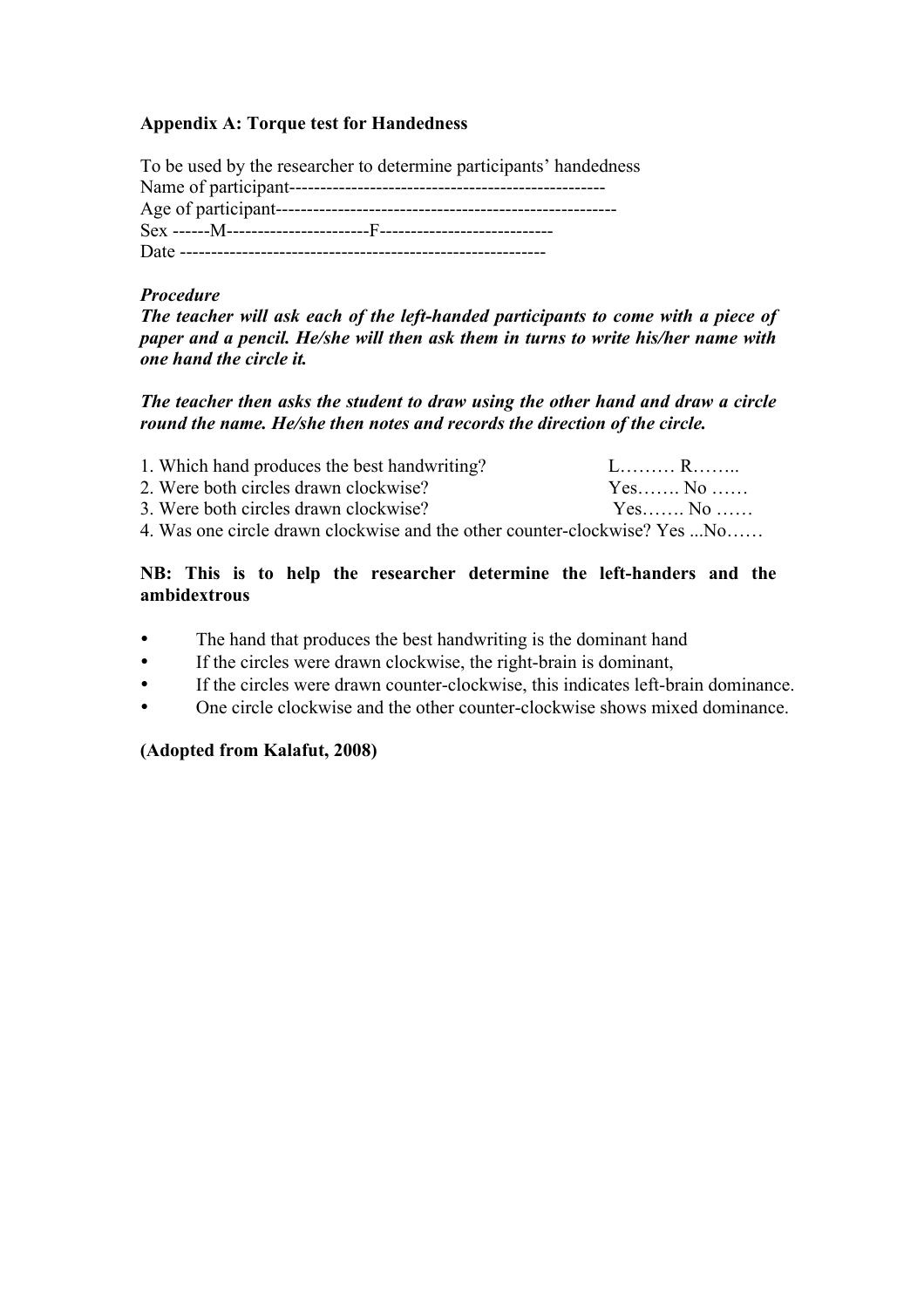## **Appendix B: Students' Classroom Observation Schedule**

(Adapted from http://lefthandedchildren.org copyright @ 2006 and modified) This checklist is to be filled by the researcher as evidence of participant observation in the laboratory during the practical session. It is to be completed for every individual participant.

# **Observation Checklist**

Is there evidence that participant is changing position during the interaction with the apparatus? ...................................................................................................................... Are they facing the front of the classroom? Observed ………. Not Observed……….. Does it inconvenience others working next to them? Observed…… Not Observed.....

### **Classroom Observation Sheet**

For each of the participants the observer will check and record in the observation sheet the main activity the participant is involved in. A participant can have multiple entries

| <b>Activity</b>                              | 5 | 10 | 15 | 20 | 25 | 30 | 35 | 40 | 45 |
|----------------------------------------------|---|----|----|----|----|----|----|----|----|
| On Task<br>(a)                               |   |    |    |    |    |    |    |    |    |
|                                              |   |    |    |    |    |    |    |    |    |
| Off Task<br>(b)                              |   |    |    |    |    |    |    |    |    |
| Rearranging apparatus (b)<br>1.              |   |    |    |    |    |    |    |    |    |
| 2.<br>Looking around (b)                     |   |    |    |    |    |    |    |    |    |
| $\overline{3}$ .<br>Fixing the apparatus (a) |   |    |    |    |    |    |    |    |    |
| 4.<br>Manipulating the<br>apparatus(a)       |   |    |    |    |    |    |    |    |    |
| 5.<br>Fidgeting with hands (b)               |   |    |    |    |    |    |    |    |    |
| 6.<br>Sitting idle $(a, b)$                  |   |    |    |    |    |    |    |    |    |
| Reading instructions (a)<br>7.               |   |    |    |    |    |    |    |    |    |
| 8.<br>Consulting with teacher (a)            |   |    |    |    |    |    |    |    |    |
| Moving about without<br>9.                   |   |    |    |    |    |    |    |    |    |
| doing task related                           |   |    |    |    |    |    |    |    |    |
| activities (b)                               |   |    |    |    |    |    |    |    |    |
| 10. Changing positions (b)                   |   |    |    |    |    |    |    |    |    |
| Consulting with colleagues<br>11.            |   |    |    |    |    |    |    |    |    |
| (a)                                          |   |    |    |    |    |    |    |    |    |
| 12. Doing calculations (a)                   |   |    |    |    |    |    |    |    |    |
| 13. Too much rubbing (b)                     |   |    |    |    |    |    |    |    |    |
| Any other activity student is                |   |    |    |    |    |    |    |    |    |
| doing                                        |   |    |    |    |    |    |    |    |    |
| Total number of times ON task                |   |    |    |    |    |    |    |    |    |
| Total number of times OFF task               |   |    |    |    |    |    |    |    |    |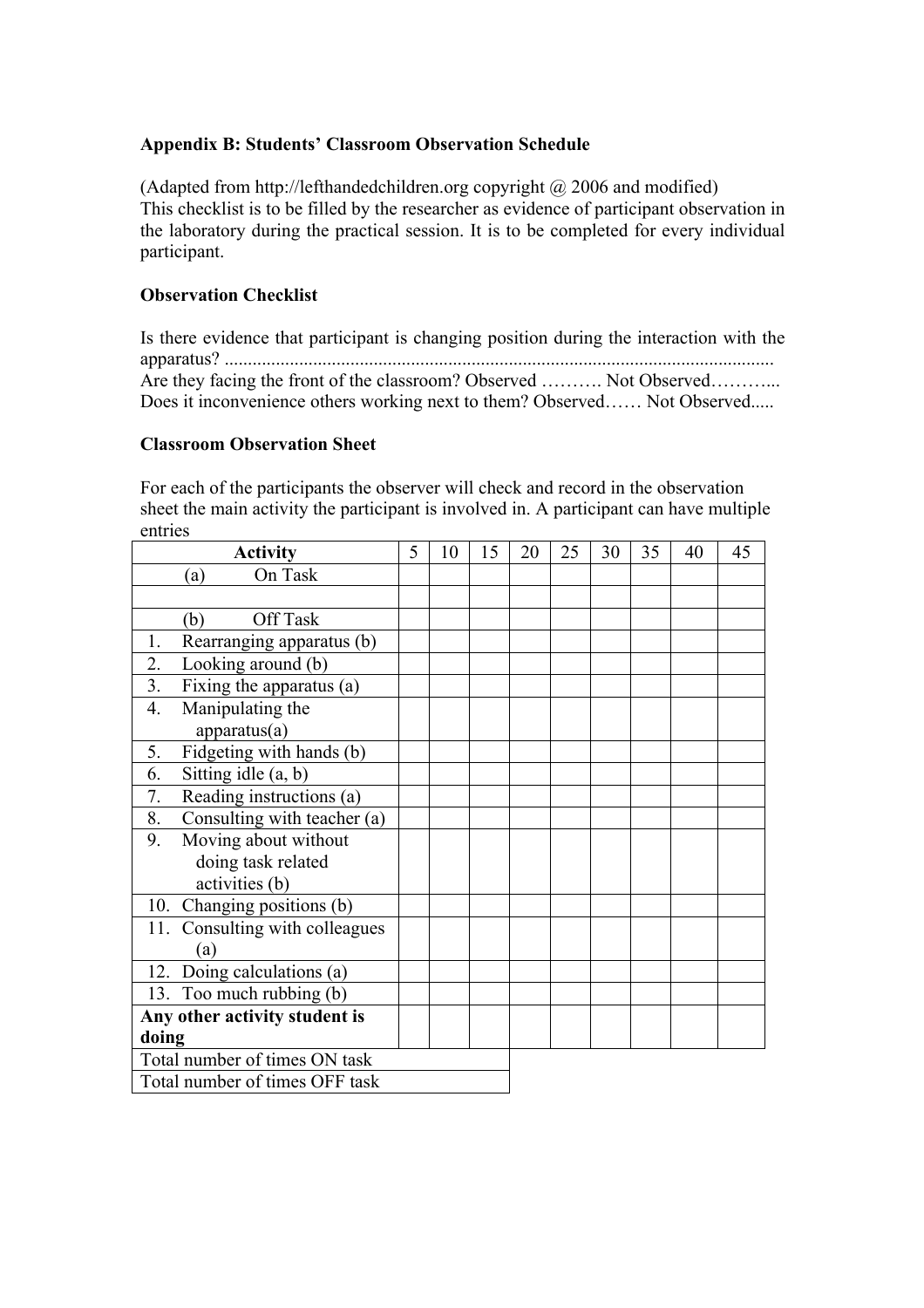**On-task** all activities student does either listening to/reading instructions, manipulating apparatus and/or working on the calculations that are aimed at promoting learning of the content/achieving the learning goal (procedural and content issues)

**Off-task:** any other activity student does other than the actual task that can interfere with the achievement of the learning goal (non-academic issues)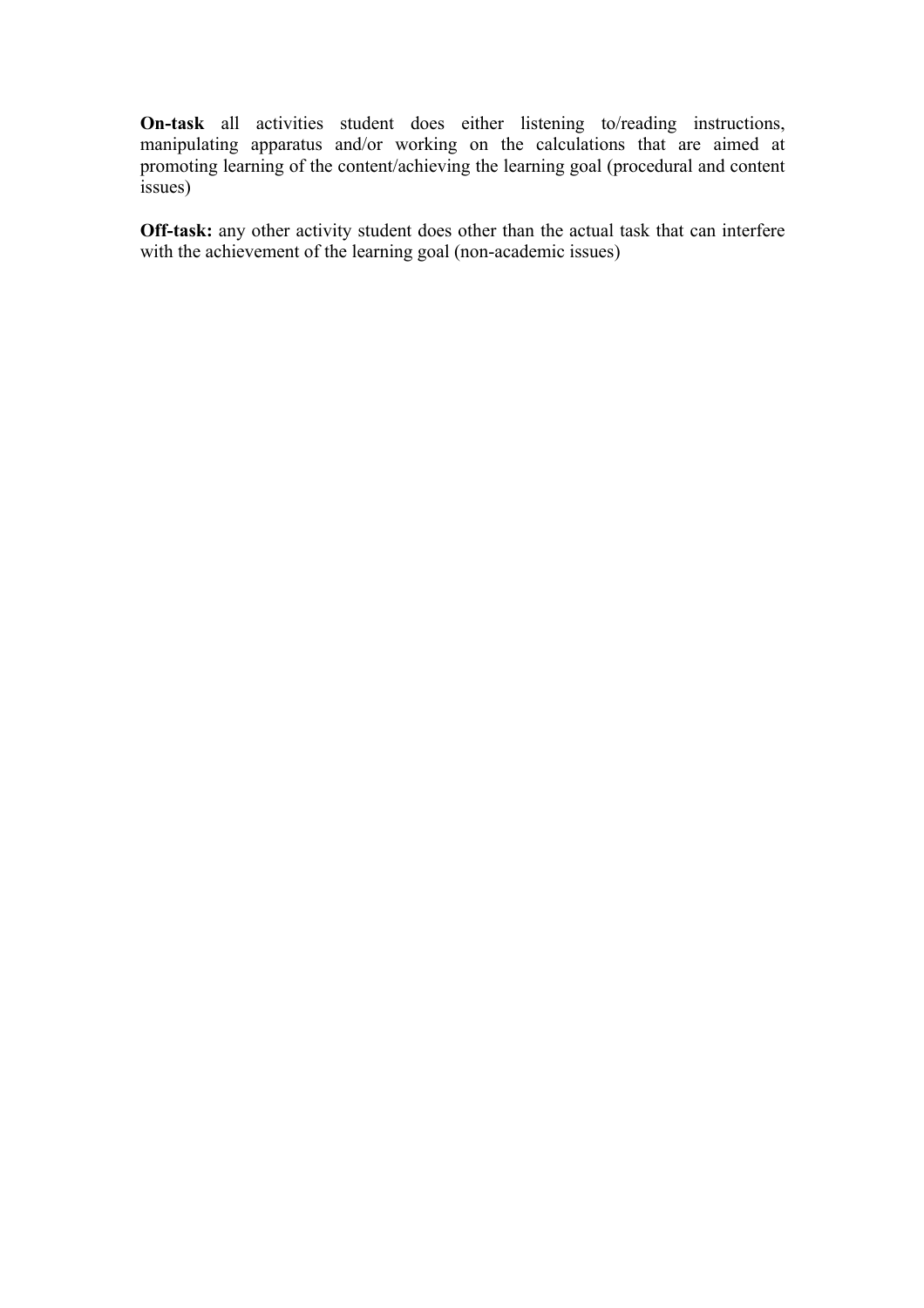# **Appendix C: Task worksheet**

This practical task consists two parts. In part 1 (a), you are required to determine how the rate of reaction between sodium thiosulphate and hydrochloric acid varies with temperature. You are also required to determine the concentration of hydrochloric acid. In part 1 (b), you are required to standardize the hydrochloric acid provided. Follow the instructions correctly and write your answers in the spaces provided below each question.

Name------------------------------------------------------------------------------------------------ Sex----------- (M) ---------------------------- (F) -------------------- Date----------------------------------------------------------

### 1a). **You are provided with:**

- Sodium thiosulphate containing 7.9g of the solute in 100cm<sup>3</sup> of solution.
- Hydrochloric acid.

### **You are required to:**

- Determine how rate of reaction between sodium thiosulphate and hydrochloric
- acid varies with temperature.
- Determine the concentration of hydrochloric acid

# **Instructions to participants**

### **Procedure 1:**

Measure 10cm3 of sodium thiosulphate using a measuring cylinder and transfer it into a clean conical flask. Make a  $\cos(x)$  on a white piece of paper and place the flask on the cross(x) on the paper. Using another clean measuring cylinder, measure  $10 \text{cm}^3$  of hydrochloric acid and note its temperature; transfer the hydrochloric acid into the conical flask containing sodium thiosulphate and immediately start the stop watch. Swirl the mixture and record the time taken for the  $\cos(x)$  to be blocked. Repeat the procedure at varying temperatures and fill the table below.

### **Table**

| Volume of sodium thiosulphate $(cm3)$          |    | 10 | 10 |    | 10 | 10 |
|------------------------------------------------|----|----|----|----|----|----|
| Volume of hydrochloric acid $(cm3)$            | 10 | 10 | 10 |    | 10 | 10 |
| Temperature of hydrochloric acid $(^{\circ}C)$ | 25 | 30 |    | 50 | 60 | 70 |
|                                                |    |    |    |    |    |    |
| Time taken for cross to be blocked (sec)       |    |    |    |    |    |    |
|                                                |    |    |    |    |    |    |
| Reciprocal of time I or. I                     |    |    |    |    |    |    |
| Time                                           |    |    |    |    |    |    |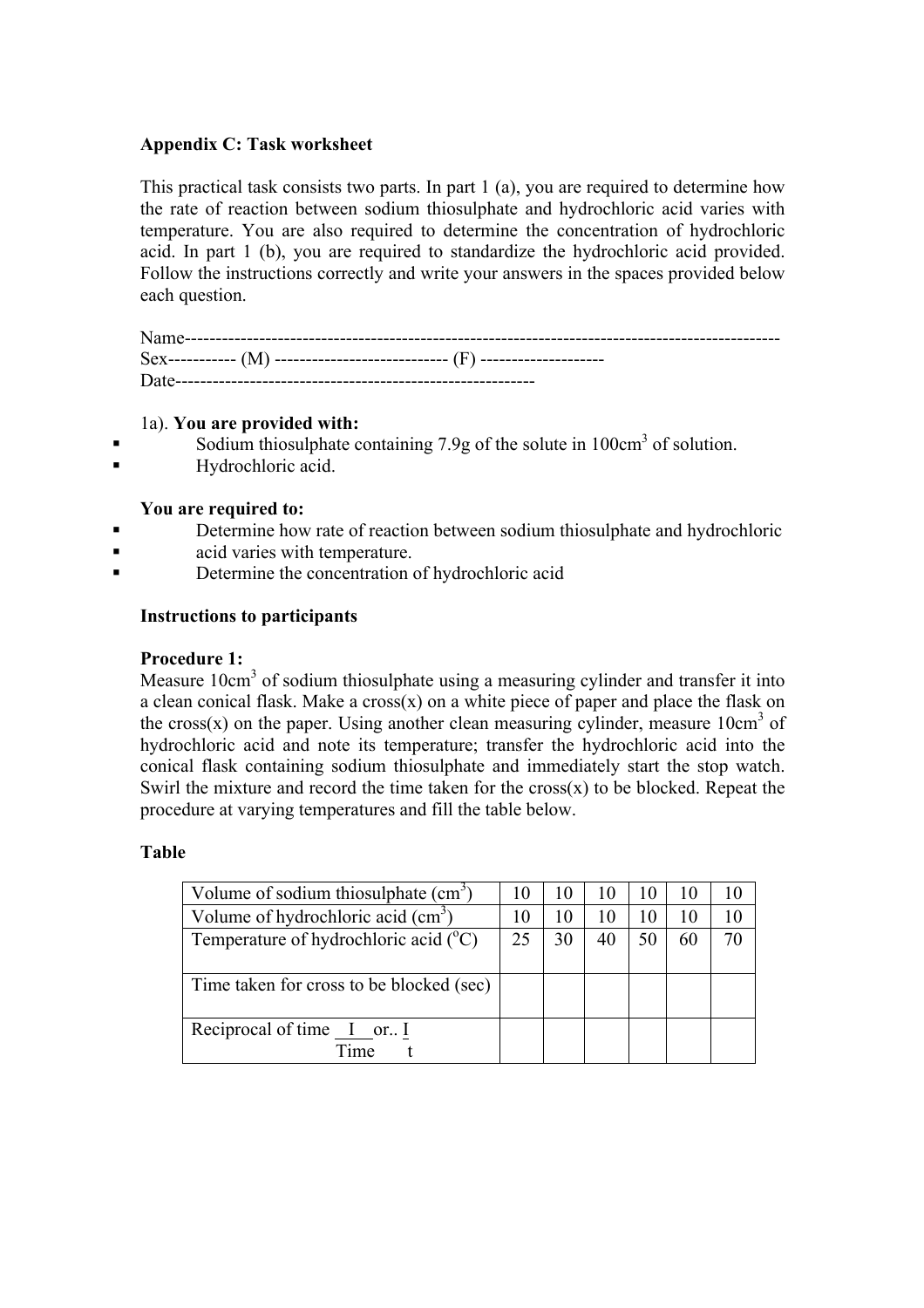a) Using the table above plot a graph of reciprocal of time (y-axis) against temperature. (3mks)

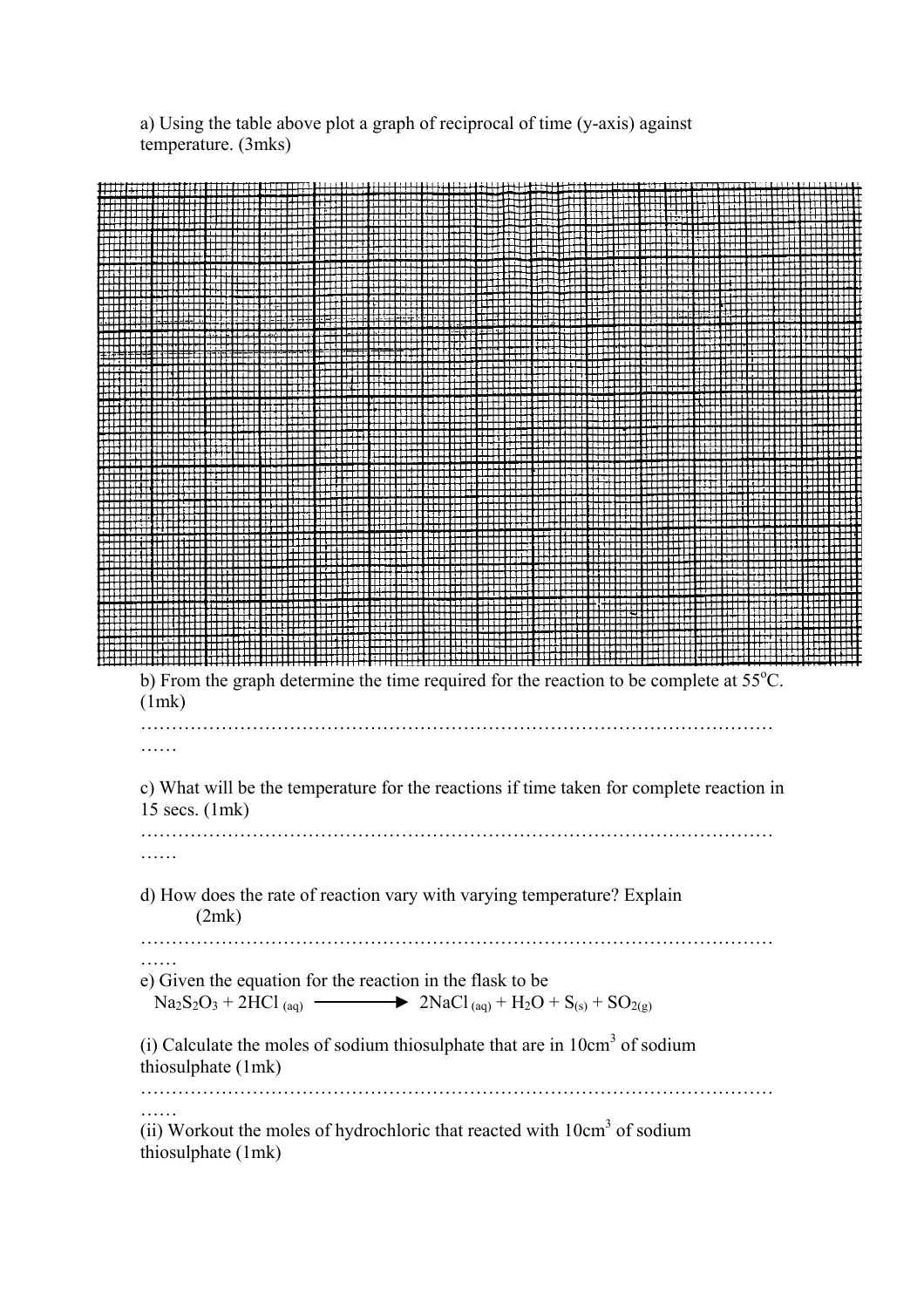………………………………………………………………………………………… ……… (iii) What is the concentration of the hydrochloric acid? (1mk) ………………………………………………………………………………………… ……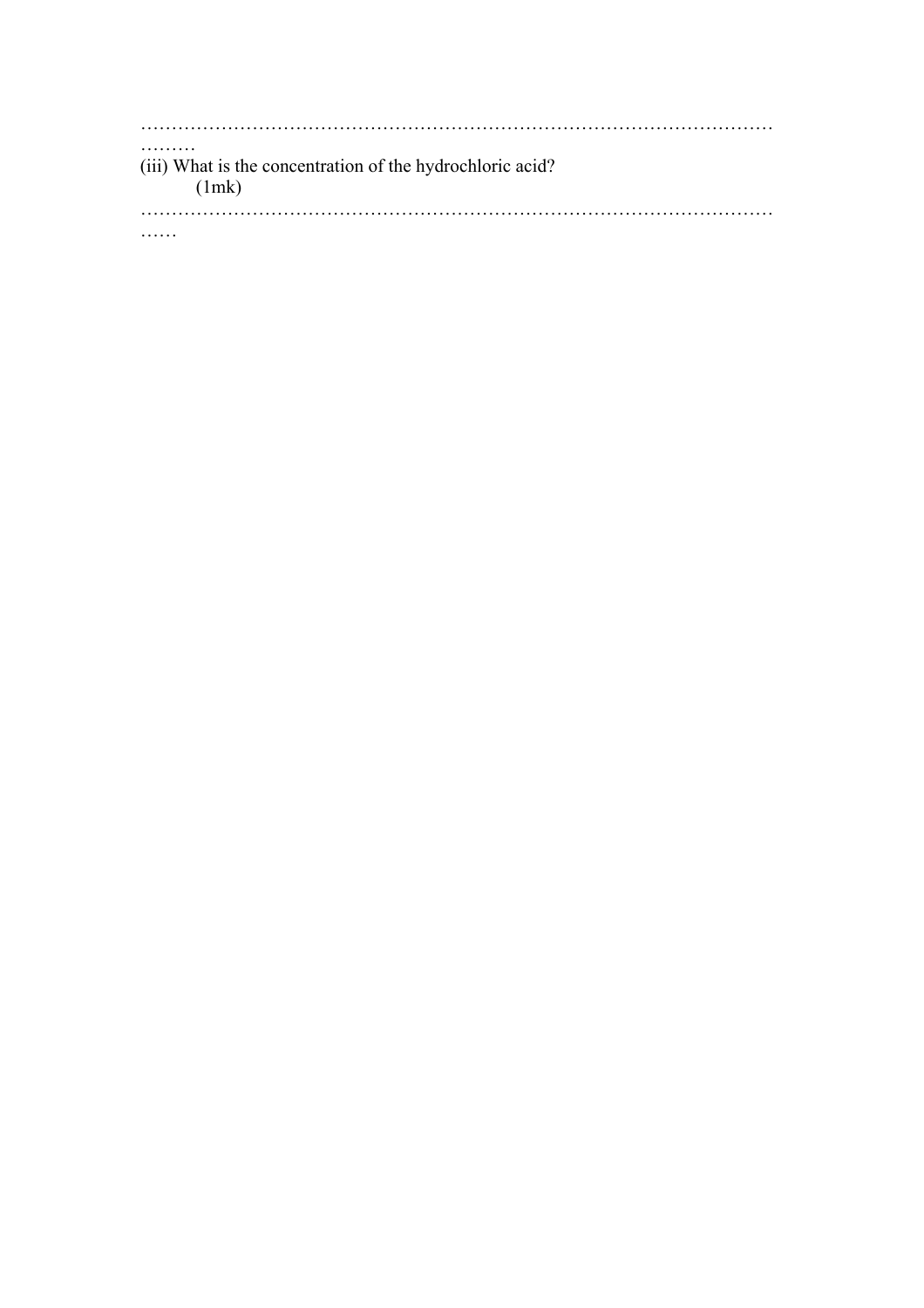# *OBSERVATION CODES*

On-task is when student is actively attending to the assigned work (writing, reading aloud, raising a hand to answer a question, talking to the teacher/peer about the assignment, looking up a word in the dictionary, typing an essay in the computer) Off-task is those times when a student is passively attending to the assigned work (listening to a lecture, looking at an academic worksheet, reading the assignment silently, looking at the blackboard during teacher instruction, listening to a peer respond to a question)

Off-task motor defined as any instance of motor activity that is not directly associated with an assigned academic task

- $\checkmark$  Engaging in any out of seat behavior (buttocks not in contact with seat)
- $\checkmark$  Aimlessly flipping the pages of a book
- $\checkmark$  Manipulating objects not related to the work (playing with paper clip, twirling a pencil, throwing paper, folding paper)
- $\checkmark$  Physically touching another student when not related to academic work
- $\checkmark$  Turning away from one's seat oriented away from the classroom activity
- $\checkmark$  Bending or reaching for something on the floor
- $\checkmark$  Drawing/writing that is not related to the task
- $\checkmark$  Fidgeting in one's seat (engaging in repetitive motor movement for at least three consecutive seconds)

Off-task verbal any audible verbalizations that are not permitted and/or are related to the assignment

- $\checkmark$  Making any audible sound, e.g., whistling, humming, forced burping etc
- $\checkmark$  Talking to other students about issues unrelated to an assigned academic task when such talk is prohibited by the teacher
- $\checkmark$  Making unauthorized comments or remarks
- $\checkmark$  Calling out answers academic problems when the teacher is not specifically asked for an answer or permitted such behavior

Off-task passive those times when a student is passively not attending to an assigned academic activity for a period of at least three consecutive seconds within an interval

- $\checkmark$  Student is quietly waiting after the completion of an assigned task but is not engaged in an activity authorized by the teacher
- $\checkmark$  Sitting quietly in an unassigned activity
- $\checkmark$  Looking around the room
- $\checkmark$  Starring out through the window
- $\checkmark$  Passively listening to other students talk about issues unrelated to the assigned academic activity